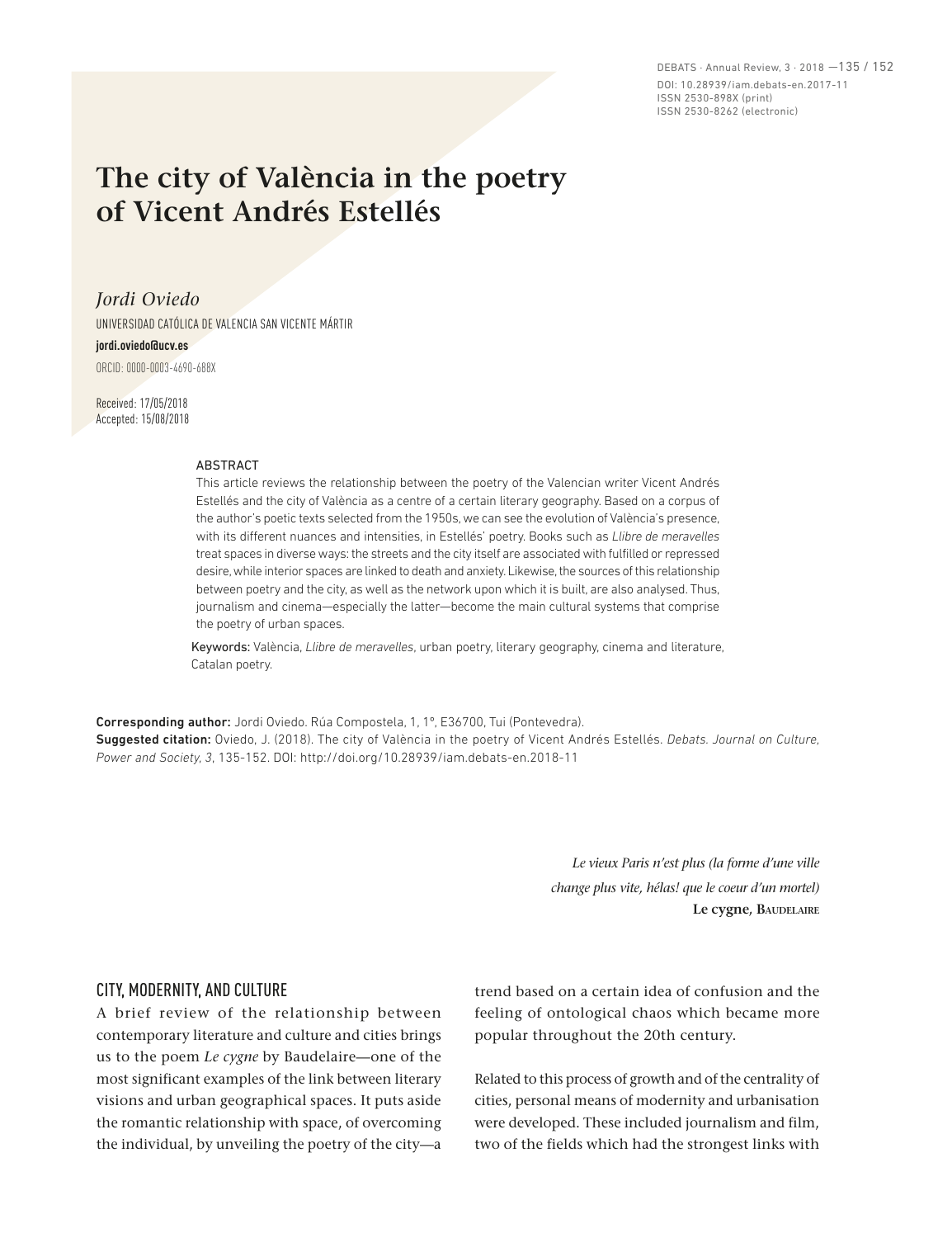this rapid process of urbanisation in modern cities. Simultaneous origin and consequence: newspapers and films reflected this change from different perspectives and languages and gave way to a new popular culture, often based on consumption and the adoption of Anglo-American cultural models, superimposed onto those of autochthonous popular culture.

From more current theoretical perspectives, systemic models based on relational thought are the basis of polysystem thought (Even-Zohar, 1999, p. 27), which is used to explain the relationships between literature and new systems and cultural languages, themselves added to the literary tradition of urban spaces. In this sense, new cultural movements such as neorealism, which characterise modernity, speak through literature and cinema to productively speak a language full of nuances. Therefore, we find ourselves with a space like a city, with different layers of representation and perspectives which behaves as if it were a kind of palimpsest; one which is favoured in cities because they simultaneously contain historical and cultural references from the past, and they focus on a selective past and a contemporary present. Cinemas, infrastructure, new neighbourhoods, new inhabitants, and the tradition and memory of spaces are all added to history in a sample of semiotic polyglotism, as defined in the city of Iuri Lotman (2004).

# THE RELATIONSHIP BETWEEN THE CITY OF VALÈNCIA AND VICENT ANDRÉS ESTELLÉS: INFLUENCES AND LANGUAGES

Considering these specific modern urban culture coordinates and the context of the post-Spanish Civil War, the work of Vicent Andrés Estellés is personally and intimately linked to the city of València. This urban space became the centre of a set of spatial references from which its poetic 'self' can give rise to its own verse, and to a certain extent (and with time), its own collective, because of the symbolic value it acquires. In the work we present here, if we understand the 'poetry of a city' according to Dionisio Cañas' definition**<sup>1</sup>**, we explore 'València's poetry' in the work of Estellés:

> [A city's poetry is the result of the relationship between a poetic subject and an object formed by an urban space and its inhabitants. These relationships range from the most absolute rejection of the city to its complete acceptance; provided that, implicitly or explicitly, the dialogue, or its negation, between the city and the poetic subject is expressed. In the same way, the treatment of this conflicting exchange can be both referential and imaginative, ambiguous or intimate and positive in its postures] (Cañas, 1994, p. 17).

# *Biographical relationship with the city*

The revised edition of the complete works of Vicent Andrés Estellés was published in different volumes under the direction of Vicent Salvador and Josep Murgades in a chronological and stylistic order that promotes an orderly perspective on the different creative moments in Estellesian poetry. It also highlights how certain experiences of the poet are referenced in his work and are intimately linked to space. These 'lived spaces' would also become poetic material for his later texts, based on memories. The study by Ferran Carbó (2014), carried out prior to the edition of the first volume, picks out two events from the late 1940s which link València city both to Estellés' biography and with the author's writing: on the one hand, his work as a journalist at the newspaper *Las Provincias*, where he took over from its director Martí

<sup>1</sup> As Joan Francesc Mira points out (2011. p. 84), rural and urban poetry cannot be distinguished based on the association between *urbanity* and *modernity*, as opposed to *rurality* and *traditionalism*. In fact, in *El primer llibre de les èglogues* [The first book of eclogues], Estellés takes the model of eclogues, a typically bucolic poetic form, and places them in an urban context linked to desire and sexuality. Similarly, a work like *El gran foc dels garbons* [The great bonfire of sheaves], set in the rural Burjassot of the author's childhood, is modern because of the universe it portrays and the urban outlook it projects. The special use of space is what determines the modernity of Estellesian poetry.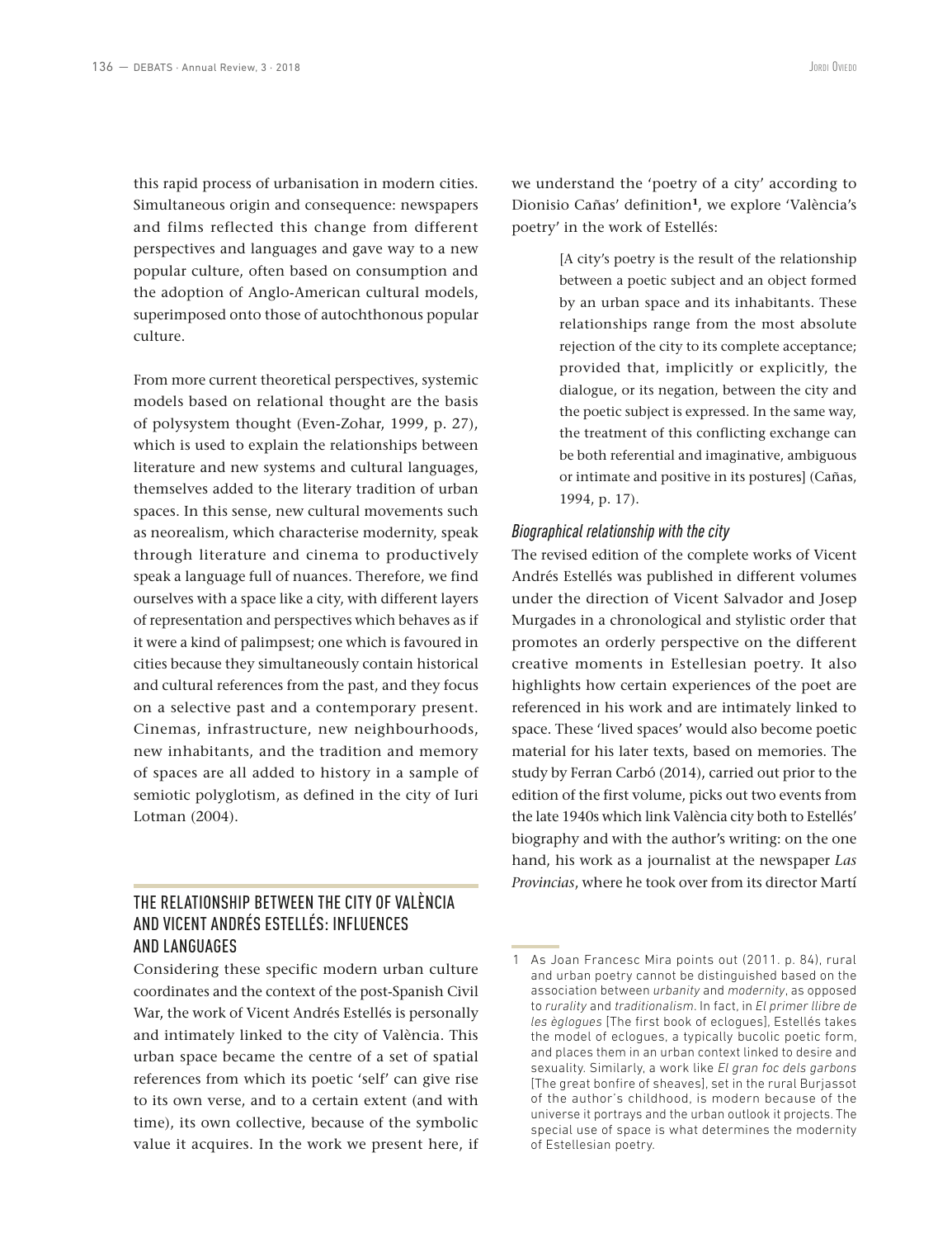Domínguez, around 1950.**<sup>2</sup>** On the other, towards the end of the 1940s, he met his wife to be, Isabel Lorente Riva, who worked as a typist for the València City Council. In the 1950s, his work as a journalist connected him with local culture, including some significant moments such as coverage of the opening ceremony of an exhibition about the *Diccionari catalàvalèncià-balear* [Catalan-Valencian-Balearic Dictionary] at the València City Council. Several personal and family events also marked the poet's relationship with the city, such as his courtship and subsequent marriage with Isabel Lorente Riva on 16 February 1955. The couple settled in an attic at flat 19, number 17 Calle [street] Micer Mascó in central València, where he would write poems and poetry collections including 'Coral romput' [Broken chorus]—part of *La nit* [The night], *Primera soledad* [First Solitude], and part of *Llibre de Meravelles* [Book of Wonders], among others.

Evidence of the literary importance of this space is that it appears in the title of a compilation of Estellés' poems, as well as in the specific text 'Educadament, Misser Mascó, 17' [Politely, Micer Mascó, 17]—an extensive poem published in 2012 in the volume titled *L'inventari clement de Gandia* [The clement inventory of Gandia]**<sup>3</sup>** A dedication in the original compilation evokes the atmosphere of the house and its relationship with other characters of the time, within a very specific space and urban itinerary:

> [To Vicent Ventura, who treated me to rolls sequets made at an old bakery in Plaça Mirasol, and then I treated him to a cognac, and then

he treated me to a glass of wine at Casa Pedro, now run by [left blank], and then we met with Paco Lozano who had come from Xàtiva and was going to Bétera, and at the end of the day Vicent Ventura took me up to my home and on another day I took him back to his home, and on the day that he didn't take me home and I didn't take him home, we both wept under the stars at Misser Mascó because Bernat Artola had just died in Madrid] (Andrés Estellés, 2015c, p. 163).

However, within a few months, the death of his daughter at the end of February 1956 marked his subsequent literary production and would lead to the cycle known as the *Recomane tenebres* [I recommend darkness], with work such as part of *La nit* or *La clau que obri tots els panys* [The key that opens all locks], among others. This set of texts is different to those from prior to 1956. Their intertextuality is more present and there are more interdiscursive relationships [between] his poems and his journalistic activities [...] and especially with cinema, based on his cinematographic critiques (Carbó, 2014, p. 23). In fact, it is possible that these 'discursive relationships' were justified by Estellés' material need to write about these issues as a source of economic income. There is a poem in *La nit* from June 1956 in which Estellés deals with his economic problems and his use of film commentaries to get through them, [written] only a few months after the death of his daughter:

> Ha hagut pau en ma casa, una pau de cristall. Venien els meus pares i estaven admirats de la meua alegria, donant mercés a Déu. La meua dona reia com no reia fa temps. Tot era pur i alegre, i fins era innocent. Ara, però, resulta que els diners no ens arriben més que al divendres pròxim, que encara és 22, i no tinc més remei que escriure, escriure, escriure del divorci de Rita Hayworth, sobre les noces de Raniero i Grace, sobre el que diu Vittorio de Sica de Sofia Loren o de la Lollo, i quina, de les dues, té més grans les mamelles. No tinc altre remei, no hi ha solució. He d'escriure i a més a més he de recórrer

<sup>2</sup> On 8 January 1959, the newspaper *Las Provincias* announced the appointment of Estellés as editor-in-chief. The article highlighted the fact that he had worked for the newspaper for nine years and said "*como crítico cinematográfico ha desarrollado una labor de la más elevada calidad*" [his work as a film critic is of the highest quality] (Casanova, 2003, p. 38).

<sup>3</sup> The poetry anthology containing this text was awarded in the *Ausiàs March de Gandia* poetry award in 1966 but remained unpublished until 2012, when *Edicions 96* published it under the guidance of Maria Josep Escrivà and Josep Lluís Roig. This was because in 1971, instead of his prizewinning poetry compendium, Estellés had sent a different poetry anthology—presumably deliberately so—also entitled *L'inventari clement* for publication.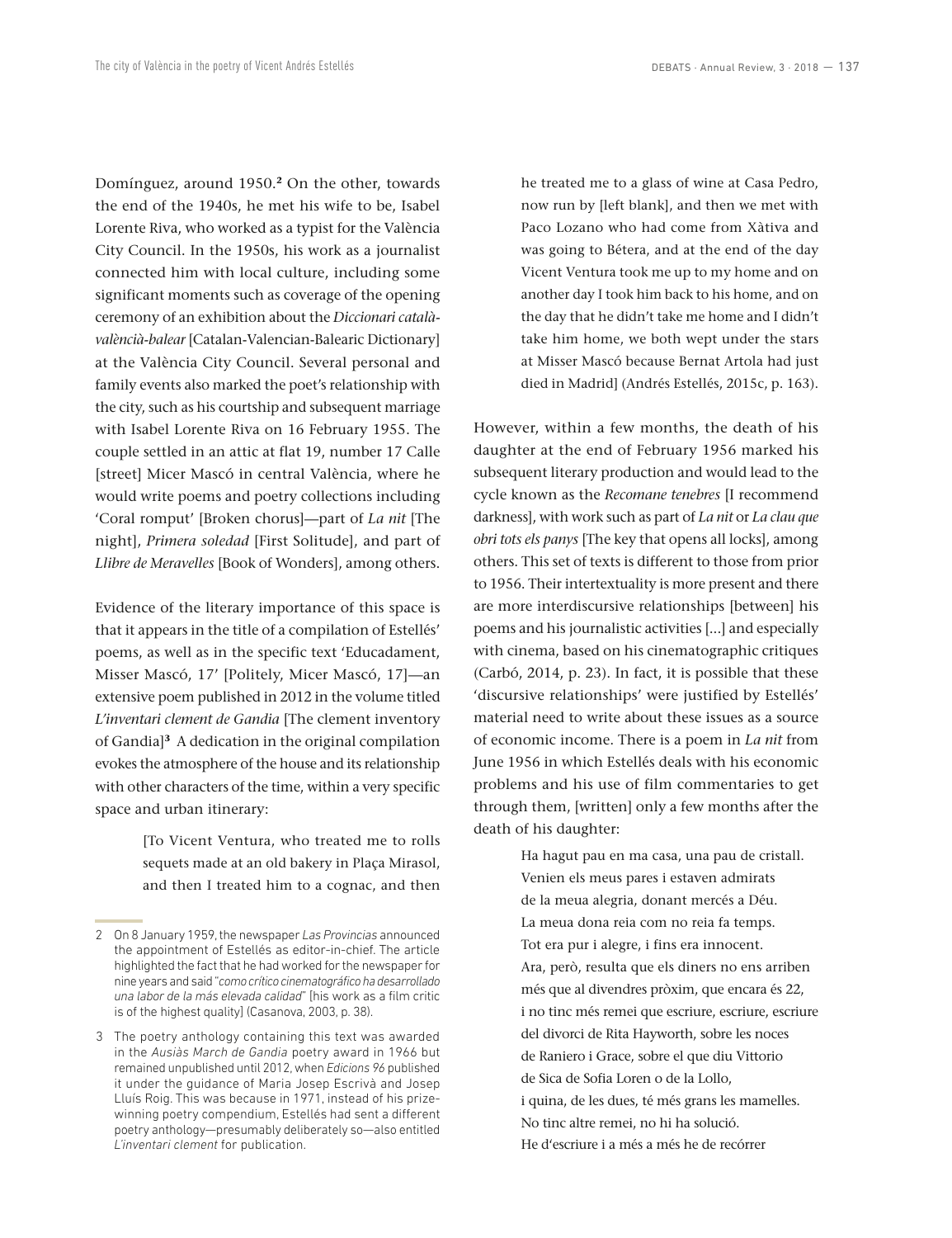diaris i revistes per tal que m'ho publiquen, per tal que em paguen bé, per tal que m'asseguren nou dies de menjar, exactament nou dies. (Andrés Estellés, 2014b: 212-213)

In the same way, in September 1958, Estellés wrote a letter to essayist from Sueca, Joan Fuster, in which he explains the economic difficulties involved in moving from his home in València—we understand it to be the attic at 17 Micer Mascó—to [his native] Burjassot. Estellés tells Fuster about some verses about this space which take their title from where they were written, and which Fuster must have already known about: "*Hauria pogut buscar els de 'Misser Mascó, 17', llibre acabat i, és clar, totalment inèdit. Però no he tingut temps de buscar i t'envie algunes coses no massa llunyanes. Fes allò que et semble bé*" [I could have looked for those from 'Micer Mascó, 17', a finished and, of course, totally unedited book. But I haven't had time to look for it and so I'm sending you some things that are quite similar. Do what you think best]. In addition, the letter deals with the possibility of writing about "*allò que siga necessari*" [whatever is necessary], such as "*coses de cine*" [cinema stuff], or a possible "*col·lecció de coses vagament turístiques*" [collection of vaguely touristy things] about the Albufera or Navarre Pyrenees for an editorial by Miquel Arimany. The poet from Burjassot describes this genre as 'tourist literature', explains some specific topics, and that it might be published in the Raixa Library collection of the Mallorcan publishing house, Moll: "*el Ponz, el Cavanilles, el Tormo, el Ciro Bayo (i el 98), etc. Fins arribar, inclús, a l'Hemingway. […] Un altre volum podria ser —amb més ja literatura de l'Albufera (Palmar, més bé)*" [the Ponz, Cavanilles, Tormo, Ciro Bayo (and the 98), etc. Until getting to Hemingway. [...] Another volume could be—with more literature—the Albufera (Palmar, better)].

Therefore, we note how the public and professional discourse of his work at the newspaper has an intimate flip side marked by need and by autobiography, as can be seen in his poems and letters. Thus, references to the world of cinema in his poems were a demonstration of his feelings of anguish shared with those he references. They form part of the same world of repression, misery,

and suffocation, as symbolic elements that evoke a specific context, as analysed by Adolf Piquer (2010).

During 1959, Estellés managed to move to Burjassot.**<sup>4</sup>** However, although the poet lived in València city for relatively little time (between 1955 and 1959), this experience is reflected in many of his poems, not only in writing from that place and time, but in later work built upon his memories of it. He would not live in the centre of València again until the mid-1960s, in a house on Calle Pintor Peiró, owned by the newspaper he worked for.**<sup>5</sup>**

If we look for the presence of cities in general, and specifically that of València, in Estellés' work from the 1950s onwards, we can see that cities are presented as an abstract concept—a sublimation of a certain Garcilasian arcadia, presented to us in *Ciutat a cau d'orella* [Whispers of the City], which becomes ever clearer, especially in 'Coral romput' from *La clau que obri tots els panys*, or in *Llibre de meravelles*, which were produced almost simultaneously. The focus is on closed spaces, like different rooms in a house, in a way that deepens the creation of a literary identity and which searches for literary models, if not also models for life.

On the other hand, from a global point of view, Lluís Meseguer proposes that Estellés' work is thematic in its construction of territory, in which the city of València, from private and writing spaces to the streets and condition of the city, transport us to areas of memory and identity in a special way:

<sup>4</sup> On 8 January 1959 Estellés was appointed editor-in-chief of *Las Provincias*; from 18 February 1959, he began to publish the section 'Bon dia Roc!'; these two facts are explained by the poet's 'need', which he had explained a few months prior and which the newspaper's owner may have taken into account. Víctor Mansanet collected and analysed a sample of the work done by Estellés as a journalist (2003).

<sup>5</sup> As pointed out by Carbó (2018, p. 30–31), the poet started living in València city again around 1968; specifically, in flat 11, number 7 Calle Pintor Peiró. It is possible that there, he reconnected with his previous experiences and with the socio-cultural recovery movements of the time. Estellés finished *Llibre de meravelles* there, work studied by Carbó.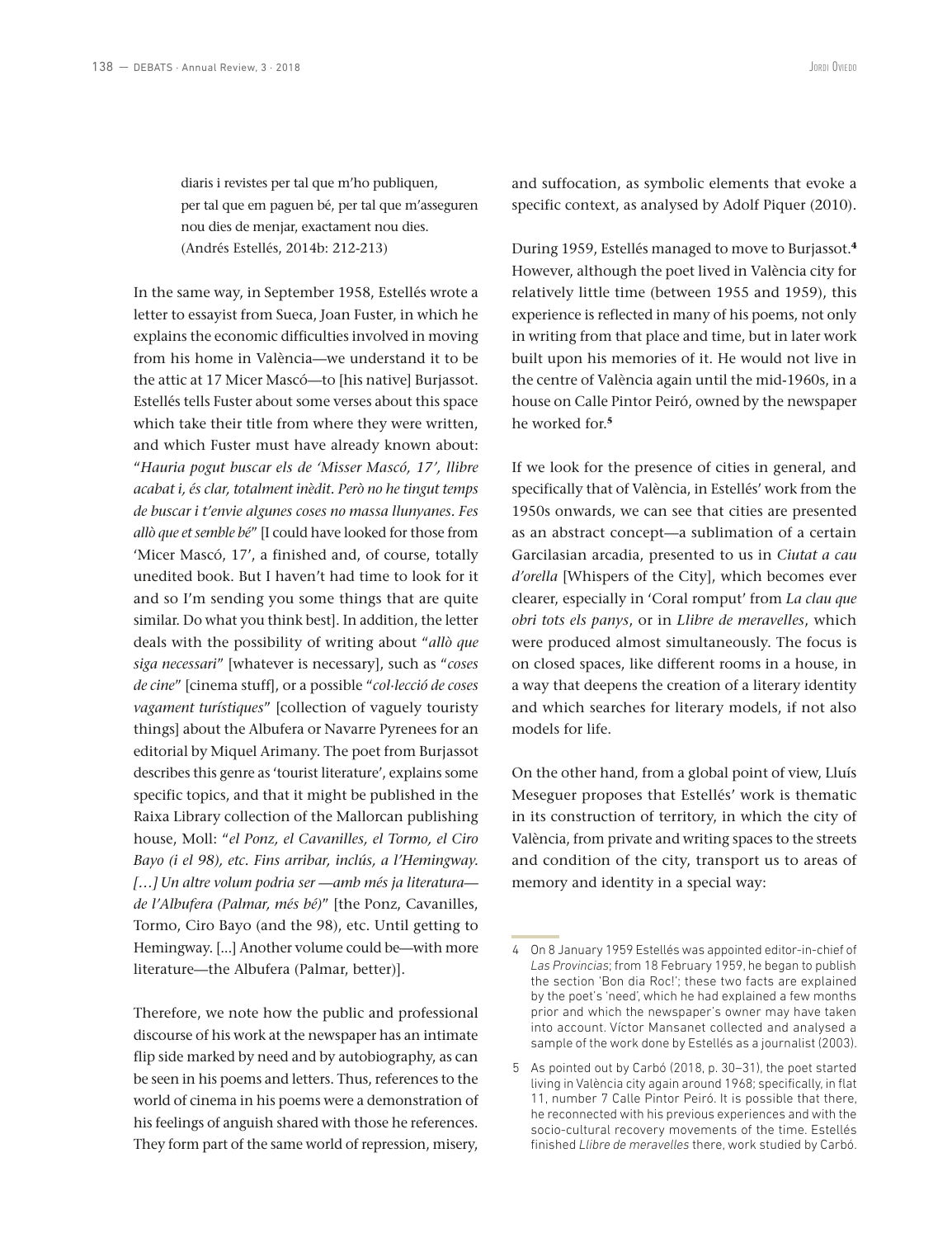A. Memory and identity vector: (a) private spaces and related objects, writing spaces and point of view, metonymic spaces; (b) the street, the city (of València), the cities and towns, and the country's designation.

B. Vector of learning, recognition, and knowledge of the journey: (c) recognition of Catalan culture in terms of its spaces (Tarragona, Mallorca, Barcelona); (d) the idea of Europe according to its historical and lived spaces (Meseguer, 2013. p. 621).

Therefore, we note how, chronologically, and from the point of view of the creation of these poetry compendiums, the cycles of the 1950s and beginning of the 1960s are more directly linked to València city, either as vectors of a lived experience and its memories, or as elements used to form both a national and literary identity.

# *Literature, journalism, and cinema: the city*

In Estellés dialogue with urban spaces, starting with the book *Ciutat a cau d'orella*, published in 1953 and which refers to Tarragona, I would like to highlight an initial stage not yet dominated by explicit referentiality. Here, urban space becomes central in his first personal appropriation of it.**<sup>6</sup>** This how Joan Fuster described it in 1954 in the *Pont Blau* magazine:

> [The city of Vicent Andrés, surprised in an unexpected moment, seems disconnected from these literary precedents, even—we would say does not resemble the real city, Tarragona itself. [...] a poet, seeing a landscape can copy it or interpret it. They can even do a subtler thing: they can transfer their inner hope. Then, the landscape, while remaining a landscape, takes on a new trait, another real or unreal quality. In

the end, a man is a poet insofar as he knows how to grab [parts of] the world and translate them into lasting words. Vicent Andrés Estellés took the experience of this type of poetic possession from Tarragona to València] (Fuster, 1954).

Therefore, we can note how appropriation of the world that Estellés creates around the city is linked to specific experiences, and how this would be echoed by the poet's dialogue with his poetic subjects, either by investigating beauty or from a position of pain or of loss.

Even so, this dialogue starts from previous perspectives on general literary tradition, as already indicated by Fuster in relation to Estellés and Tarragona, and [from] other languages that relate to the city. Beyond his biographical linearity as a post-war cultural journalist in València, Estellés' relationship with literature, essaylike journalism, and cinema, was part of a trend that characterised modernity, in the same way that the arts and the complexity of the cultural artefacts derived from it are interrelated. These interrelations pose more than a few difficulties when critiquing Estellesian texts; in this respect Enric Bou's paraphrasing of Franco Moretti are appropriate: the products of cultural history are always complex, but it is difficult to distinguish the dominant mechanism in their composition. The internal or the external, style or history, nation or the world. This controversy is difficult to resolve (Bou, 2017, p. 13–14).

From this starting point, we suggest how Estellés' work—itself a cultural artefact—receives the literary tradition of urban spaces (especially that of València city), and that of cultural movements such as Italian neo-realism or other cinematographic antecedents, languages, and journalistic models (all non-literary), as an integral part of the Valencian–Catalan literary tradition. As described by Joan Fuster, Estellés was a "*Poeta de realidades*" [Poet of realities], or an "*prosista extraordinario que escribe en verso*" [extraordinary prose writer who writes in verse]. Josep Pla that said these relationships between languages effectively show the mixture of elements of reality and creative

<sup>6</sup> The presence of the urban phenomenon in the *Ciutat a cau d'orella* poetry anthology is now relevant in Estellesian poetics if we compare the weight assigned to this topic in what is considered the first book of poems written in Catalan by Estellés, *Ombra d'ales a l'aigua* [Shadow of wings in the water]—which remained unedited until a few years ago—and, as Carbó (2016) pointed out, whose composition is very close to that of the [*Ciutat a cau d'orella*] compilation.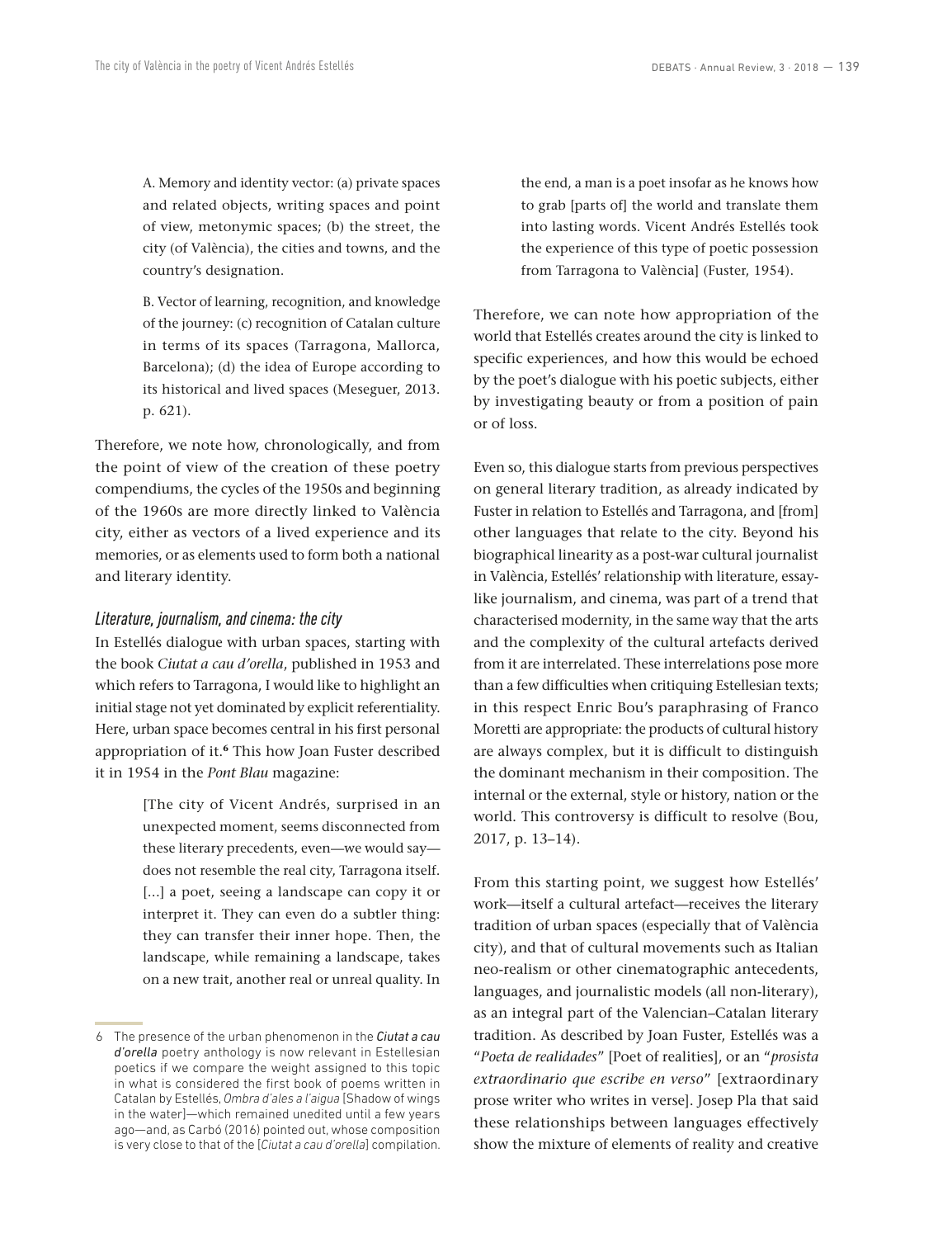fiction and whose poetics converge. To him, these are superimposed onto a poetics of their own, imprinted by transtextuality and intertextuality and by the relationship with other artistic manifestations which mark the complexity of [Estellesian] poetry under an apparent simplicity (Carbó, 2018, p. 40).

# *The spaces of the city of València in Estellesian literary geography*

The superposition of both literary and popular references would come to influence the form of the poetics of València city in Estellés' work. Therefore, the poems often contain elements about the city from the world of cinema or journalistic or literary writing. Thus, adapting Meseguer's proposal of spaces as vectors of memory and identity as basis for this work, two perspectives on the urban space of València can be seen: the city and its internal spaces as observed from the inside, and an external view of the streets and the entire city. Despite all this, the literature of Estellés, linked to the city of València, continuously mixes these spaces—as occurs with references to different [non-verbal] languages—in a journey that symbolically recreates what is descriptive via that which is experiential or imperative, in the form of literature.

# *Interior spaces: private spaces and related objects, and the spaces of writing and points of view*

The previously mentioned biographical circumstances favour the allusion to interior, domestic spatial referents, where Estellés centres the core poetic tension in the space of the home. One of the first examples of this infiltration is the text 'La casa, ara sí' [The house, now yes], the last poem in *La nit*:

> Després de certes coses s'ha de tornar a casa. Quan sembla que ja tot ha passat, ha conclòs, s'ha de creuar la nit encara, s'ha d'anar lentament i humilment, encara, cap a casa, i s'ha d'entrar a casa i arribar a certs llocs i anar furtivament, com si no fos ta casa, amb un tacte suau, per tal que no es desperte cap cosa en cap de lloc: per tal que no es desperte la casa exactament: la casa, el llop enorme;

per tal que no es desperte aquest gegant nocturn que és la casa i et tombe amb el pànic només de veure'l, dret i negre, com un dol vertebrat. (Andrés Estellés, 2014b: 215)

The interior space is filled with a multitude of images, comparisons, and metaphors of a high-intensity place, marked by the mourning of the death of his daughter; regarding this symbolic space, Irene Mira points out: The house represented here is the main space of the pain because it materialises in spatial terms, that is, the metaphorical projections made by the poet in other cases of psychic pain manifesting itself over physical pain, in this case are imposed onto architecture (Mira, 2015, p. 386). Thus, the dwelling he refers to in the previous poem must be 17 Micer Mascó, and so it takes on a new meaning:

> Abans era com si visquéssem en el món. Vivíem en el món, potser al mig del món, voltats per l'infinit. Un lloc inabastable. Amb el cel i la terra i al mig els nostres cossos. I el món, el món voltant-nos. Tot el món, tot el cel, tot el mar, tot el món. Ara tot és distint. Se'ns imposa el costum, o la comprensió, la limitació, les parets, les finestres, les vint-i-quatre hores. La casa, brutalment. La casa, com un dol corpori, edificat. (Andrés Estellés, 2014b: 220)

In this way, domestic spaces are shown in everyday objects and in the space and time of writing. The night time silence intensifies the reception of stimuli, the configuration of the poetic self towards a space presented to us in detail in the form and tone of the different sections of 'Coral romput' from *La clau que obri tots els panys*:

> No escriu ara el veí. Ara s'ou el soroll de l'aigua en una pica. No ho he dit: estic sol; estic sol en ma casa. Mire un moment els mobles; he passat una mà suaument per la taula; he recordat que tinc, dins un caixó, en un sobre, un grapat de papers, les factures dels mobles. Les cadires, la taula, el llit, l'aparador, una taula petita per a la cuina… Anàvem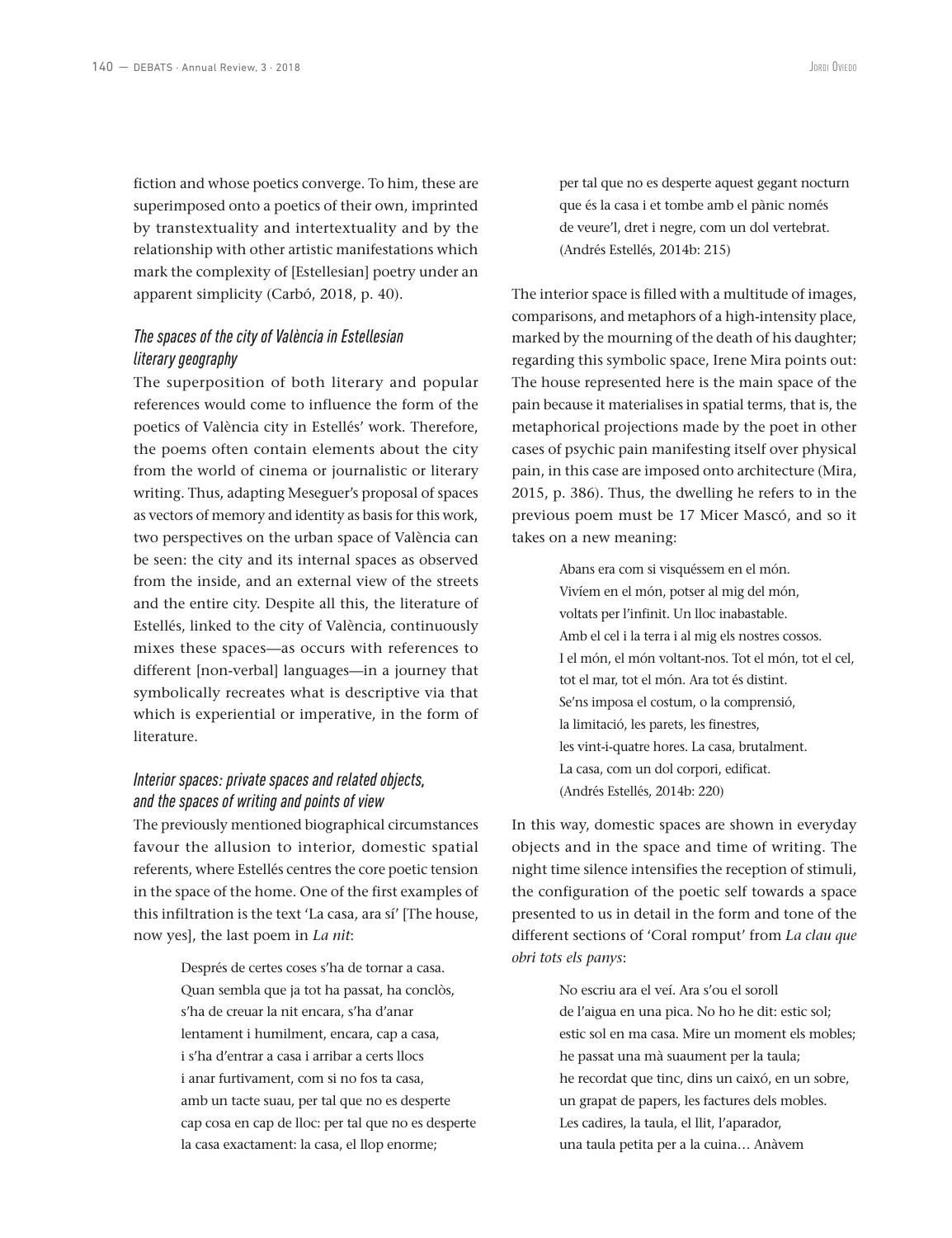a poc a poc comprant-ho, vacil·lant, calculant, renunciant… ¿Recordes? Començàrem llavors a anar renunciant, ara açò, demà allò… (Andrés Estellés, 2014d: 391)

I de sobte, al despatx,

aquesta nit em sé dins d'un nínxol d'aquells, i m'entren unes ganes horribles de plorar, i tots dormen, i és just que tots dormen, ho sé, i açò no és ningun nínxol, açò és el meu despatx. I em sent, sense taüt, ajagut en un nínxol, encara viu, ho sé, i no puc evitar-ho. I ara me n'aniria pegant crits per la casa, i amb això no sabria si jo estic viu encara, ni encara que Isabel em digués que estic viu, ni encara que els veïns deixassen els seus llits i pujassen a casa i em diguessen que estic viu i que estic en casa. (Andrés Estellés, 2014d: 424)

In this agonising climate, even typical urban elements as an elevators, become symbols of the passage between life and death, between the street and the home, marked by mourning and memory:

I puja l'ascensor. I l'escolte.

I encara no s'atura. I puja. I puja encara. I no puc menejar-me i eixir i obrir la porta i abocar-me a l'escala. I puja l'ascensor: no deixa de pujar. Ja no en deuen quedar més pisos, però encara el sent pujar, lentíssim. Ara el sent per damunt el meu cap, i gravita damunt el meu cervell tot l'enrenou dels ferros. (Andrés Estellés, 2014d: 425)

Conversely, it emphasises the external view of the city, which becomes more descriptive and is often introduced with verses set in the present, a mark of simultaneity in his writing and of his capacity to appropriate any element and turn it into literary material:

> Veig, des de les terrasses —les terrasses domèstiques on s'exposen, per ordre, familiars assumptes, assumptes conjugals, higièniques coses, i això amb una sintaxi trèmula, del filferro—,

veig, des de les terrasses, on s'exalta la calç, la meua pura Pàtria, la meua sola Pàtria, allà, en l'altra ribera, a l'altra part del vent. Hi ha xiques eixugant-se les llargues cabelleres i daurant-se l'esquena, i les cuixes, i els pits. L'aire hi és ple d'ampolles amb missatges de

[nàufrags.

(Andrés Estellés, 2014d: 371)

In addition, in this case the landscape is presented to us as a text, with "*una sintaxi trèmula, del filferro*" [a twin syntax, of thin wire]; where: "*L'aire hi és ple d'ampolles amb missatges de nàufrags*" [The air is filled with bottles with shipwreck messages] is written. But this specific vision of the city can also go beyond this description to show a critical position: one against the social silence, which he wants to bear witness to without shying away from literature, and in his own Estellesian style:

> *Veig, des dels ponts, el lent, el trist, l'irremeiable crepuscle suburbà: veig despulles, residus; veig domèstics vestigis crepusculars, indicis: veig mudes referències, al·lusions a penes, veig silenci. Una pobra, una bruta evidència, potser un estupor, un testimoni amarg. Veig cases, xemeneies: veig una polseguera abatent-se, tristíssima, sense forces, com un fracàs, silenciosa. Veig fracàs, veig silenci: veig, des dels ponts, el pobre, el diari estupor.* (Andrés Estellés, 2014d: 381)

His vision of the city would also become linked to his internal writing spaces and to the question of the poet's literary identity where he associated certain streets with a way of understanding the literary tradition and with literature in particular:

> L'horabaixa petita, i trista, i entranyable, d'aquests carrers antics que m'agrada recórrer, on jo voldria viure i escriure versos grisos, absolutament grisos, mentre es crema l'espígol damunt les quatre brases; una taula petita, damunt d'ella una manta, parets empaperades, un taulell un poc solt, i creure dolçament que Campoamor fou un poeta formidable,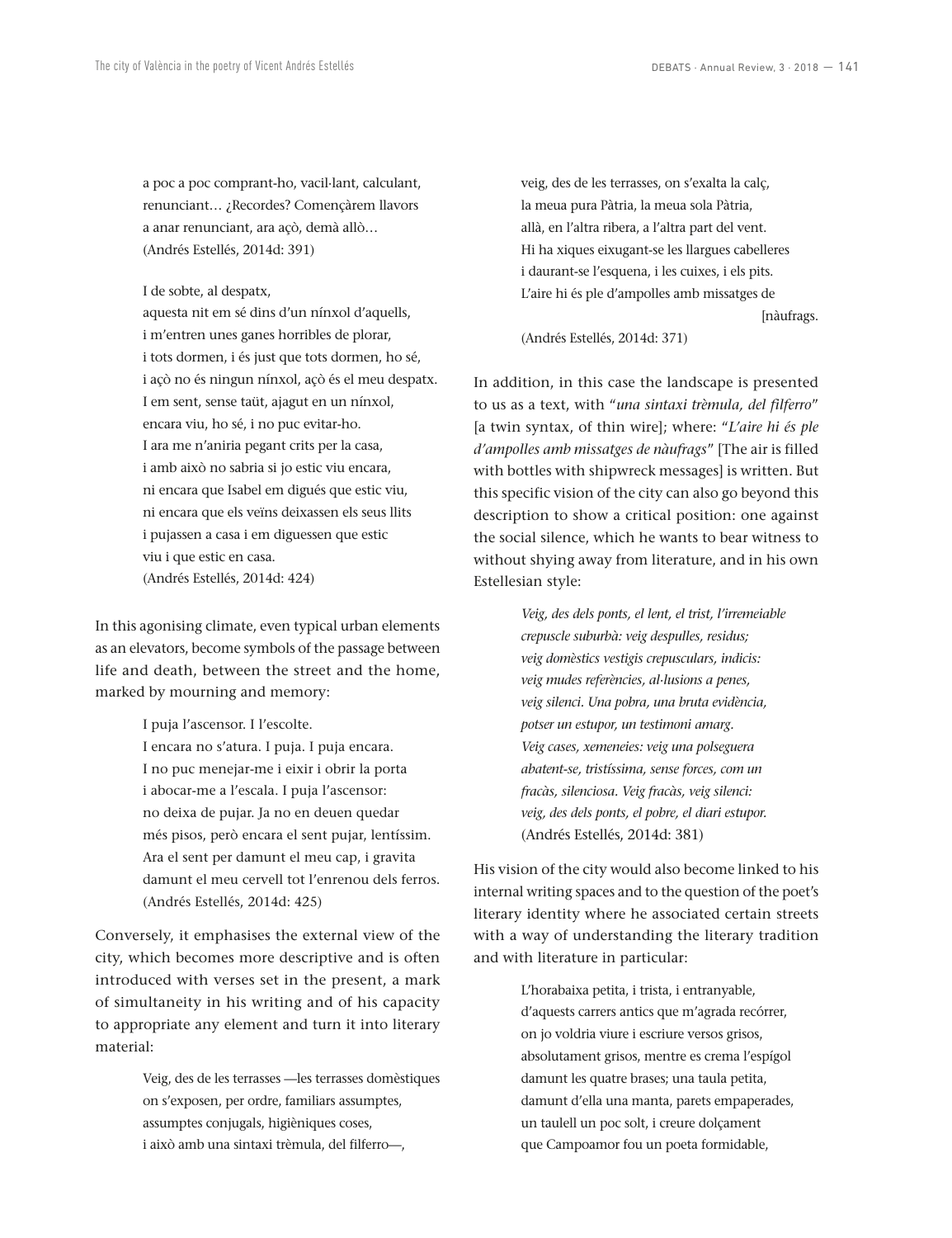que «El Ama» és un poema com se n'escriuen pocs, i llegir en veu alta certes rimes de Bécquer i jaure, i no dormir, pensant només, pensant que he d'escriure un poema en octaves reals i no com els poetes del dia, que no solen rimar perquè és difícil. (Andrés Estellés, 2014d: 393-394)

In contrast to these 'traditional' streets, Estellés claims he is tied to another space, which he identifies directly with his literary work; not without reason, he produced a large part of his best books from the 1950s, and of all his literary body of work, at 17 Micer Mascó:

> Sí, Misser Mascó, 17. No és el títol d'un llibre: és el meu domicili. És el món. És ma casa. Ma casa és una casa entre altres vint-i-nou. Sí, Misser Mascó, 17. És molt més que una adreça; és, també, més que un llibre: és tota la meua obra. Tota la meua vida entre quatre parets. Les quatre parets llises i clares de ma casa. (Andrés Estellés, 2015c: 198-199)

## *Outdoor spaces: the street and the city (of València)*

The city, the streets, and the spaces that became its metonymies and metaphors would come to constitute a second centre in Estellesian literary geography, which would materialise in a special way in the city of València. An incipient urban perspective was already present in *Ciutat a cau d'orella* which often takes the form of a cinematographic camera that captures the movement and life of the city but uses the resources of literary language. The American actor and director Orson Welles noted the descriptive and aesthetic capacity of the poetic gaze as an inspiration for cinema:

> A film is never really good unless the camera is an eye in the head of a poet. Distributors, naturally, are all of the opinion that poets don't sell seats. They do not discern whence comes the very language of the cinema. Without poets, the vocabulary of the film would be far too limited ever to make a true appeal to the public. The equivalent of a babble of infants would not sell many seats. If the cinema had never been

fashioned by poetry, it would have remained no more than a mechanical curiosity, occasionally on view like a stuffed whale. (Welles, 1958).

The presence of cinema in the urban poetics of Estellés is evident in anthroponymic evocations in the creation of literary fiction characters (Oviedo, 2011). Adolf Piquer also noted his abundant use of the names of actors and actresses (2008, 2010), which, among other functions, established cultural connections with Europe and the United States. This abundance of cinematographic references comes from the poet's professional work with these subjects at *Las Provincias*. The perception of a chronicler of reality comes from this world, one in which the cinema of the time also projected a certain vision of reality, which Estellés commented on in different articles with a certain critical tone. As an example, here we reproduce one of these commentaries, the one entitled '*Proceso a la sociedad actual*' [An analysis of current society], written in 1958 under a pseudonym (and later published by Adolf Piquer) which gives us "*un tast sobre neorealisme*" [A taste of neorealism]:

> [At first it was the Italians who, after chronicling the European post-war period, the account of poor people, began a kind of bitter, violent survey, in which a whole society was questioned. All this culminated in 'Proceso a la ciudad'. '*Proceso a la ciudad*' evoked a past society, but the cannonry pointed to clear, specific objectives, and the film produced uneasiness. The Italians produced this type of cinema without being soft, without hesitation. They made a type of direct and bitter cinema] (Piquer, 2004, p. 252–253).

In addition, it is worth noting that different sources show the vitality of film and the presence of cinemas in València in the middle of the 20th century, from before the civil war and during the military conflict. For example, the Coliseum cinema, one of the halls that Estellés referenced in several poems, was designed in 1926 following the model of the modernist façade of the *Estación del Norte*  [North station] in València, had 2,627 seats and was the largest in the Spanish state in the time (Aliaga, 2009). It was inaugurated in 1932 and mainly showed re-release films in continuous sessions (Sena, 2013, p. 137).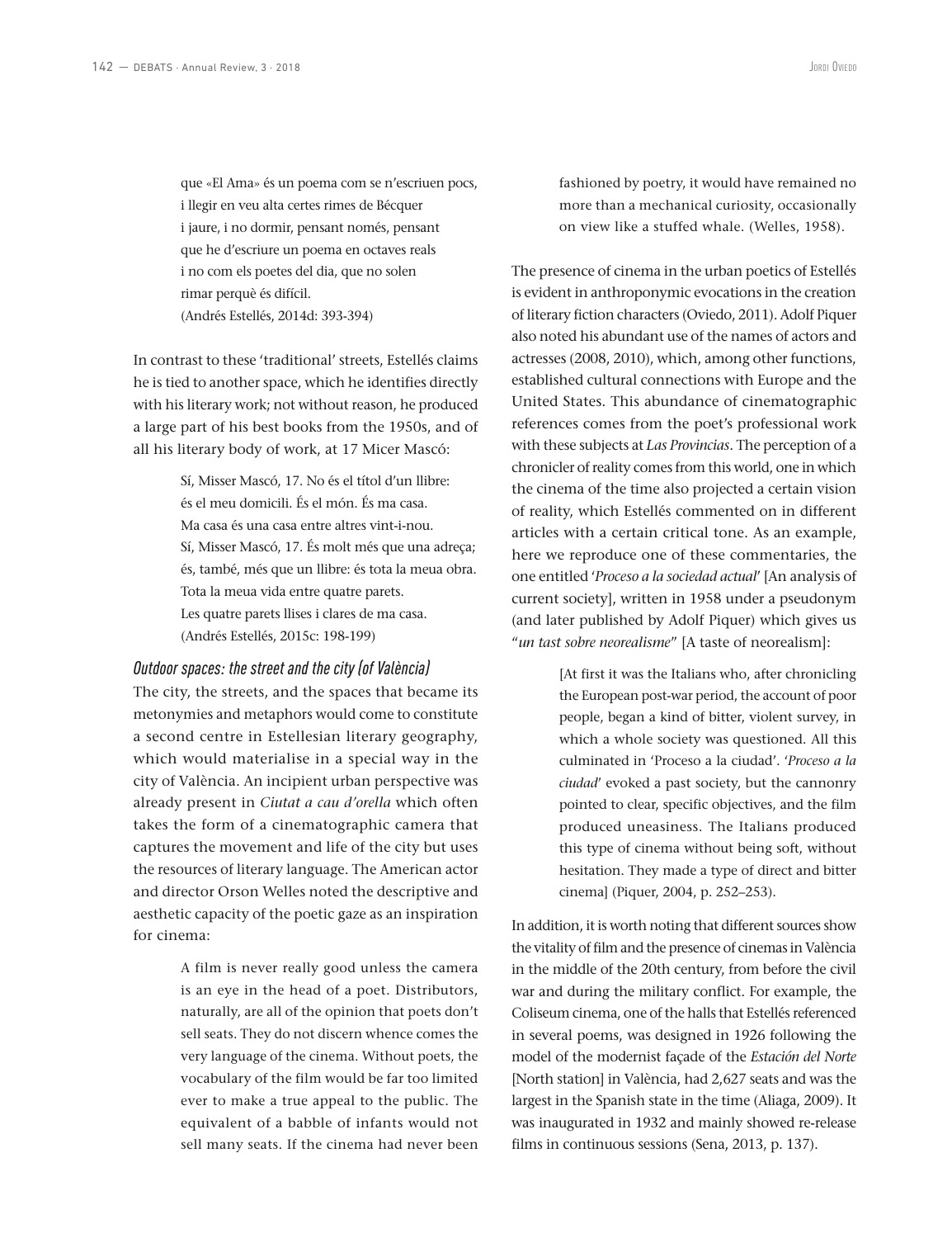In addition, the founding of the CIFESA film producer and distributor in 1932 to take advantage of the consolidation of [arrival of] sound in films and the adaptation of most cinema halls to this technical novelty, demonstrates the vitality of cinema in València at the time and had a remarkable impact on the prestige of cinema in the Spanish state (Fanés, 1981). Especially from the 1950s to the beginning of the 1970s, cinemas became one of the main leisure spaces with a considerable range of offerings: from those showing international premieres to those screening rereleases in different neighbourhoods, all within reach of most of the population (Tejedor, 2013). Moreover, the opening of new cinemas was superimposed onto urban development plans in new neighbourhoods in the city that, at that time, used certain streets, such as Paseo Ruzafa, Ribera, or Colón, among others, as central points at which most cinemas that Estellés cites in his texts were located.

As a result, Estellesian writing took on a cinematic feel that captured urban scenes, environments typical of a certain neorealism that often contrasted with characters who referred to classical literary tradition, as in the case of the poem 'Mort d'Hipòlit i les nits de Fedra' [Death of Hippolytus and the nights of Fedra], from *Ciutat a cau d'orella*, which highlights two fragments where the poet becomes a special cameraman with the vocabulary which Welles referred to a few lines above:

> *(Creuen tramvies pel carrer. La nina dubta si passar. Hipòlit parla amb els amics i Fedra el veu des del balcó —la roba estesa als fils d'aram. Hipòlit ha deixat la moto zelosament vora el rastell i l'acaricia, parlant. Passen tramvies i donzelles. Surt una olor d'oli fregit. La tarda és un llençol banyat, suara estés no se sap on.)*

*(Fedra, de peu al menjador, observa Hipòlit, que es pentina en el capvespre del dissabte. Després avança lentament… Hipòlit xiula una cançó. Algun amic crida en l'escala, i quan Hipòlit vol obrir es creua Fedra al seu camí… Hipòlit no comprén encara, somriu i diu adéu només, i Fedra el veu des de l'escala… En el desfici del dissabte, Fedra gemega sobre el llit totes les coses que ha perdut i enveja un món d'amics i motos i xiques sense més ni més: el goig només de viure, d'ésser, d'anar anant i anar rient… Les nits lentíssimes de Fedra, tenen besllums de ganivets…)* (Andrés Estellés, 2014a: 108-109)

This type of cinematographic plan, ranging from generalised to detailed, which focuses on the perception of what is seen and heard, also appears in other poems by Estellés. In fact, the three cantos of 'Coral romput' are an example of Estellesian urban poetry which also has an almost cinematic description, like a camera that zooms from the outside to the inside at different times. This is especially true of the first verses of both canto I and canto II:

> Una amable, una trista, una petita pàtria, entre dues clarors, de comerços antics, de parelles lentíssimes, d'infants a la placeta, de nobles campanades i grans llits de canonge, d'una certa grogor de pianos usats, mentrestant la humitat amera l'empedrat —hi ha fulles de lletuga espargides per terra—, la conca entre les cames, el rosari en família, la corda de l'escala —el carrer de la Mar, el carrer del Miracle— i la filla major brodant inicials conjugals al coixí, l'avi de cos present entre quatre brandons, els corcons de la taula. Una lenta tristesa,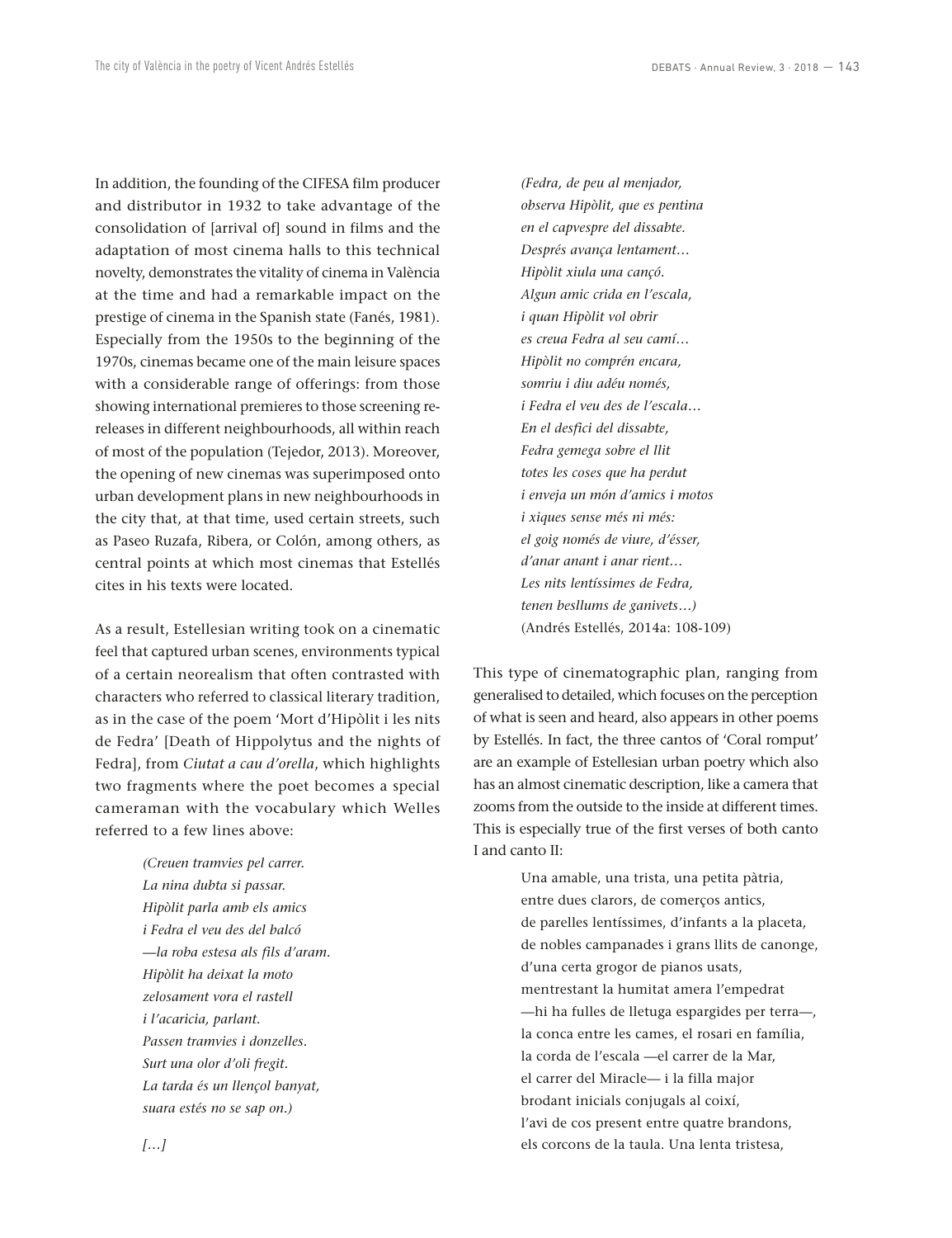un amor, unes llàgrimes, una pobra nostàlgia. (Andrés Estellés, 2014d: 386)

Fins on estic arriba la música del ball. També, de tant en tant, s'ou el xiulit del tren, S'ou el clàxon d'un cotxe. I res més. O poc més. S'ou, per damunt de tot, la trompeta del ball. Tot açò és pel crepuscle: el vespre del diumenge. Els altres dies s'ouen cançons de les criades, el soroll de les piques, de l'aigua entre les coses, l'escomesa brutal que té l'aigua dels wàters. (Andrés Estellés, 2014d: 404)

In addition to this relationship between cinematographic and poetic language, there are explicit references to actresses such as Norma Talmadge, Lilli Palmer, or Ingrid Bergman in 'Coral romput'; the film *Stromboli*, among other allusions to Italy and the cinema produced there, is also referenced and is marked by a neorealism which presents scenarios and urban characters characterised by the conflict between desire and a reality that made it impossible. As an example, Carbó also analysed the Estellesian connection between 'Coral romput' and the film movement originating in Italy after the Second World War. Starting with Simbor's analysis (2005) of the relationships between neorealism and Catalan narrative, Carbó emphasises the everyday nature and colloquiality as fictional frames of Estellés' literary language:

> [The diction derived from the proposal contributes to the cinematographic and literary protagonism of the colloquial register, and has an agile and repetitive syntax, the prosaism, narration, descriptive enumeration, and in a very special way, conversational tone and importance of the dialogue] (Carbó, 2009. p. 187).

In addition, Carbó highlights Fellini's films Almas sin conciencia and La strada as specific examples of this neo-realist influence (2009, p. 188). Both films were reviewed by Estellés in an article titled 'Presencia de Fellini' [The presence of Fellini], in the 1957 yearbook, the *Almanaque de Las Provincias* [The Provincias Almanac], while he was writing 'Coral romput'.

References to the world of cinema are also presented to us in relation to a poetic and literary view of the city, as in the following poem from *La nit*:

#### **2**

Tan sols de nit s'hi pot oir l'oculta música de l'aigua i de l'asfalt en clarobscurs insòlits, fluint vers llunyanies de murtes i xiprers.

*Tristis anima mea*… El pensament s'esvara, apegant-se l'asfalt com un pneumàtic, vers la pau, com si la pau fos Marilyn Monroe, la pau vista en un *film*, com Marilyn Monroe, o en un aparador, com Marilyn Monroe, o bé amb Joe di Maggio, com Marilyn Monroe.

La pau vista del braç, o bé del cor, dels altres, sempre buscada amb un ardentíssim anhel.

En veure ací o allà la pau, sent el desig de xiular fortament com si veiés passar una *girl* de Samuel Goldwyn de Hollywood.

(No aclareix nostra nit l'espurna del plaer, brevíssima, que surt rabent dels nostres cossos i ens desploma a l'avenc en un bac biològic…) (Andrés Estellés, 2014b: 177-178)

In this sense, València's cinema spaces are also abundant in the texts of Estellés, either because of references to the city-centre streets where they were concentrated, or by specifically naming some of them. On several occasions the Valencian Coliseum and Metropol cinemas appear as spaces linked to desire and, in a special way, to a climate of misery and social and sexual repression:

> «Jo l'he vista en el Coli». «Què vols dir amb això?» «¿Jo? Jo no vull dir res. Jo ho dic; jo ja ho he dit». «Si no calles et trenque la cara…» «¿Vosté?» «Jo!». (Andrés Estellés, 2014d: 394-395)

> l metropol era més còmode i era més accessible si es considera bé. érem immensament feliços, recorda aquell dia que vas seure damunt les meues cames i recorda aquella benèvola i febril rotació. de vegades però arribaven també allí els sinistres violins endolats vestits com el fill aquell del taüter que tocava al royalti i tots ens amagàvem sota les butaques i passaven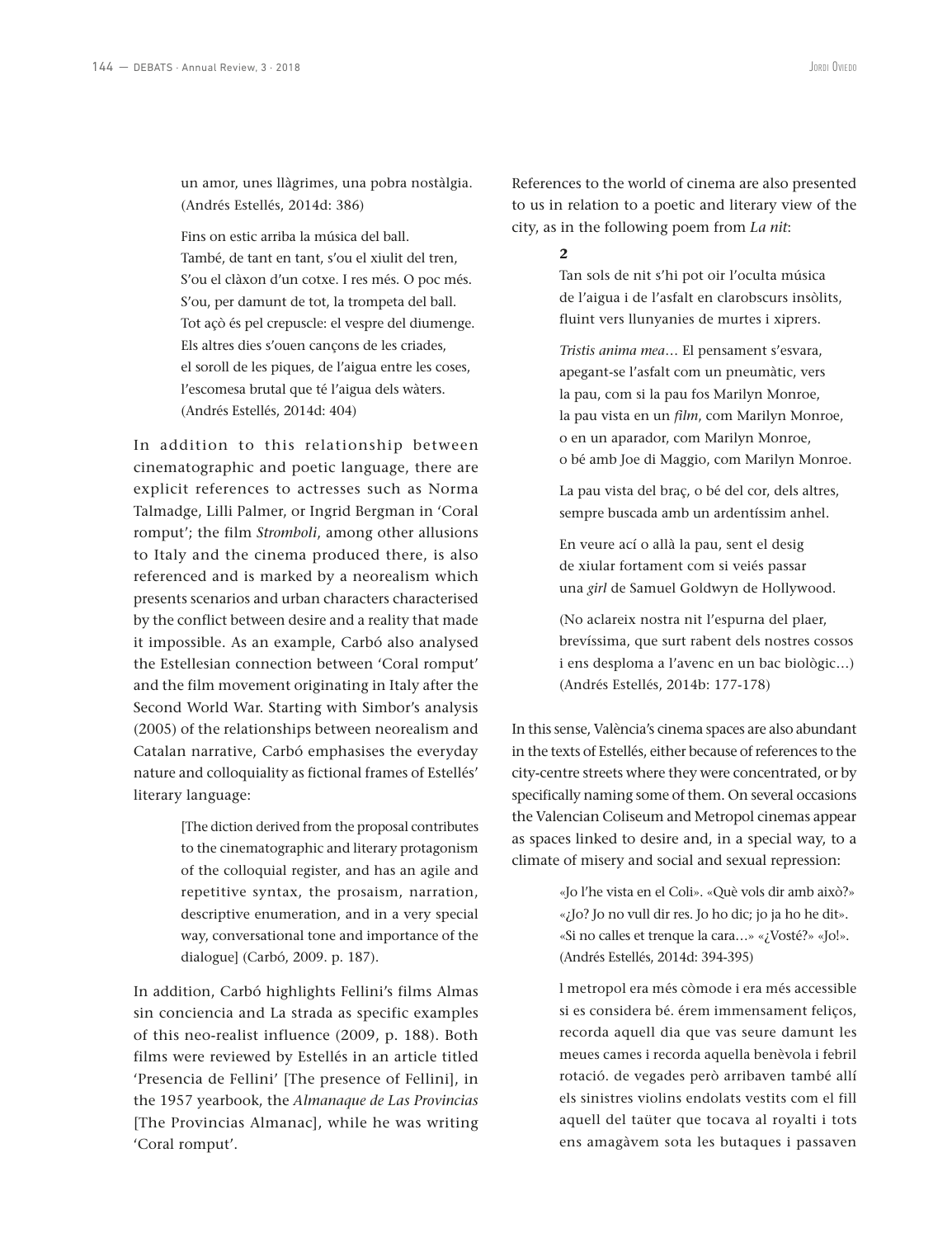pel cinema els violins i el cinema era buit i la pel·lícula era muda i al dors de les butaques es secava es cristal·litzava ràpidament el semen que esdevenia aleshores un semen immemorial cosa prehistòrica cosa rupestre matèria de reproducció de porcar. (Andrés Estellés, 2018: 80)

In other references to these spaces, eroticism is even mixed with elements from classical literary tradition. Thus, the superposition of elements that Estellés uses in his poetry also reaches these spaces: as in the case of the following poem from *Testimoni d'Horaci* [Testimony of Horaci], which besides referencing Calle Ribera and Calle Ruzafa in València, also mentions Calle Apuntadores, in Palma, in a demonstration of the urban poetics of desire that surpasses the city of València itself:**<sup>7</sup>**

> Ara aniran, lentíssims, tots agafats pels muscles, cantant cançons llarguíssimes pels carrers d'humitat, dins la boira; hi haurà altes noies, vermelles, a les portes, dempeus, fumant, mirant, esveltes, oferint els seus béns de manera distreta, amb les teles cenyides, mentrestant passen ells cantant cançons llarguíssimes, embriagats, rient-se, agafant-se pels muscles, Cheryl, xiulant en veure-les, pegant un colp de peu a una ampolla de sobte o tirant una pedra iradament a un gat, pel carrer de Ribera, si no és el de Russafa, o bé el d'Apuntadors, ben enramat d'orins. Ara et traduiria, a l'angle fosc del bar, els cultes epigrames interdits de Marcial. (Andrés Estellés, 2014c: 268)

As already mentioned, another vector that Estellés links to the space of cinemas is memory; he shows us its desire and physiological condition contrasted with the idea of pure love, of official and chaste love, the characteristic duality of Estellesian work shown in 'Ègloga VIII' [Eclogue VIII]:

Mai no t'oblidaré. Aquell cinema, pobre, de corfes de cacau, on tu m'iniciaves en tot allò que jo tenia ben sabut i retrobava intacte com si els dos ho inventàssem. Vares ésser feliç, immensament feliç, mentrestant jo plorava en la foscor del cine, car hauria volgut ésser pura, innocent, com tu m'imaginaves o bé com tu em volies, però ja no era així —i jo tampoc podia dir-te per què no era com tu ho imaginaves, i em besaves la boca amb aquells besos grans, i no em veies els ulls que em creuava la pena. (Andrés Estellés, 2015a: 111)

As with everything else, the cinematic space can also be linked to a humble daily life, which is presented, from memory, as if it were a film. Cinema, street, and life turn out to be a first level of cultural references to which the poetic literary tradition is again added as we glimpse in 'Projecció' [Projection], from *L'inventari clement*:

#### **PROJECCIÓ**

Hem disfrutat moltíssim de la vida, podem tancar els ulls tranquil·lament, podem tranquil·lament creuar les mans per damunt el baix ventre com un pàmpol.

Hem gaudit del carrer amb ulls de joia i del «film» de la vida en aquest cine de barri que és el nostre, i de bon grat tornaríem a veure'l altra volta.

Però és tard, és tan tard, encara hauràs de posar el bollit, fregar els plats i traure els comptes de paper d'estrassa.

Ens hem d'amar també, i hem de pensar greument el vers aquell de l'Argensola: «Ciego, ¿es la tierra el centro de las almas?» (Andrés Estellés, 2015b: 137)

Without a doubt, the *Llibre de meravelles* collection of poems gathers the highest number of references to the different spaces that make up the urban environment of València. According to Ferran Carbó, it was mostly written in 1958, with some additions and structuring

<sup>7</sup> European cities such as Paris, London, Vienna, and Cannes, among others, that give their names to poems such as *Antibes or Hamburg*, would also be associated with urban experiences of desire in Estellés' work. The names of the cities are transformed into metonymies with a remarkable connotative value of erotic experiences in different times and spaces, as indicated by Vicent Salvador (2000, p. 82).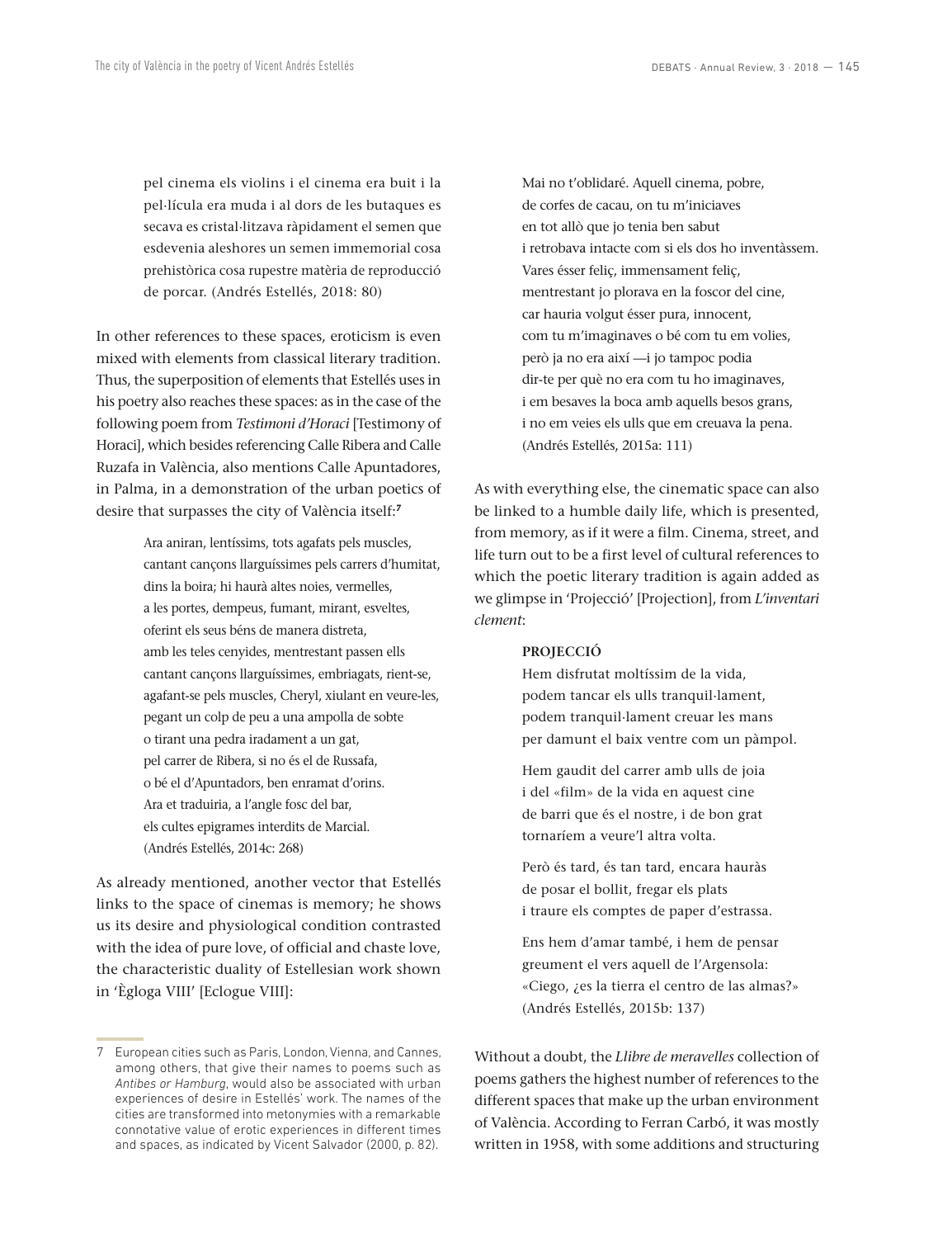around 1968 (2014, p. 48; 2018); when the poet returned from Burjassot to live in València, he formed a symbolic vision of the city that, for him, represented a milestone in how he related poetry, Catalan culture, and the Valencian capital. Because of this foundational role, and based on the reception of *Llibre de meravelles*, according to Lluís Meseguer:

> [If urban ascription is an essential mechanism of socialisation in societies with an oppressed national reference model, without a doubt, the work can be conceived as the modern historical invention of the civil València—municipal and at the same time intimately linked to the countryside—of its lived-in streets and corners] (Meseguer, 2013, p. 625).

But, *Llibre de meravelles*, published in 1971, interacted with other books and publications that looked at the city of València as an object from different perspectives and used alternative, often antagonistic, methodologies; thus, we could qualify them as 'hypotexts' or 'parallel texts'. Sanchis Sivera's studies on the city or the urban offerings of Salvador Ferrandis Luna (both based on poems in *Llibre de meravelles*), Joan Fuster's book, *El País Valenciano* [The Valencian Country] (1962) or *Valencia y su reino* [València and its kingdom] by Almela and Vives (1969), and more literary visions such as those in València by Azorín (1949; 1959) or *Valencia, ciudad abierta* [València, open city], by José Ombuena (1970)—the director of *Las Provincias* where Estellés worked—all contribute to a single varied thematic corpus. It should also be noted that the prologue of the first edition of *Llibre de meravelles*, from 1971, was by Manuel Sanchis Guarner, who, a year later, published *La ciutat de València* [The city of València], a book that, in Cortés' words, was the most awaited and most quickly sold-out work of the post-war Valencian bibliography (Cortés, 2002, p. 290).

In addition, we must also consider the specifically poetic literary tradition surrounding the city of València, collected in large part by Maria Josep Escrivà and Pau Sif (2002). This tradition was already being developed by Arabic-Andalusian poets, including Ar-Rusâfî with whom Estellés specifically converses with

in *Cercles del Russafí* [Circles of the Russafí], taking the city of València as a common thematic element, as Jordi Oviedo indicates:

> [The theme and imagery of a man in exile is again represented, one who loves his land, his city, but who watches it from outside, displaced, and from a memory full of images and metaphors of emptiness. Thus, an identity of pain is constructed through literary fiction, where the past returns to the present without limits] (Oviedo, 2018, p. 31).

The aforementioned anthology, also contains the poem about València and Barcelona by Teodor Llorente, 'Mal ensomni' [Bad dream], as well as 'El cant de València' [The song of València] by V.W. Querol, 'A València en festa' [València in celebration] by Joan Maragall, 'Somni d 'Esperança' [Dream of Hope] by Miquel Duran de València, the 'Nou poem de València' [New poem of València] by Carles Salvador, the 'Epigrama de València' [Epigram of València] by Bernat Artola and, in addition, the 'Poema sobre València' [Poem about València] by Joan Fuster. It stands out that Estellés related both the *Renaixença* [Catalan Renaissance] authors and the poets of the then current and the coming generation to each other on many occasions in his work, establishing a dialogue that shaped his literary identity in a particular way.

In this context it is understood that Estellés, with his doubts and characteristic estrangement from the city (Sòria, 2003)—that is, in a literary way—set forth his bibliographic and cultural point of departure for becoming part of this tradition; this aspect is explicit and appears in several poems in *Llibre de meravelles*:

> M'agradaria escriure la guia de València. Jo no assenyalaria, com ho fan, llocs il·lustres, monuments impassibles, les pedres en cos i ànima, els llibres que tragueren de Sant Miquel dels Reis, l'amable biblioteca llatina del Magnànim, sinó els recomanables llocs on tant ens volguérem, on t'obrires la brusa amostrant-me els teus pits, on per primera volta et va besar un home. («Vida, sinó», Andrés Estellés, 2015d: 246)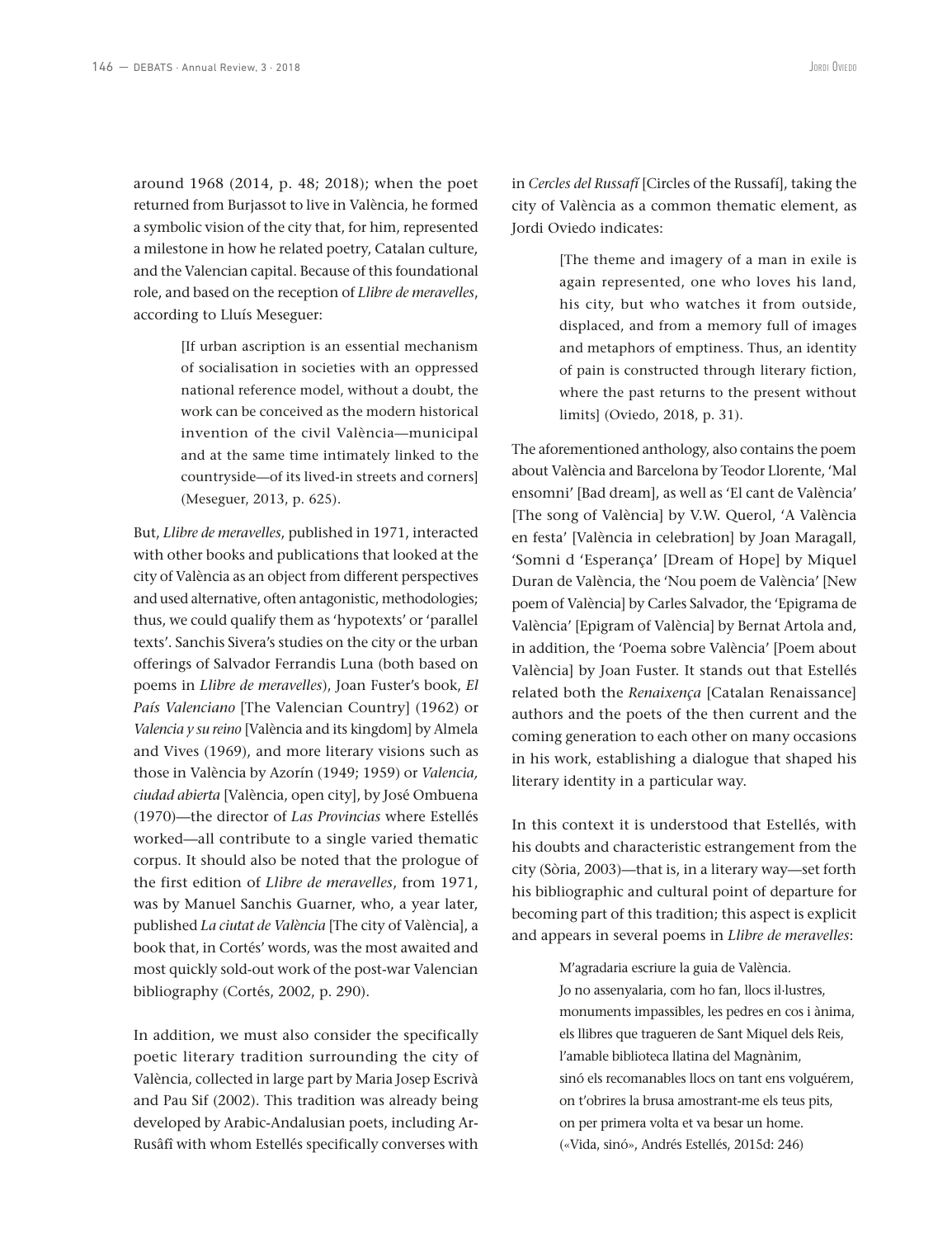…a unes tres milles de la mar, a la banda occidental del riu Guadalaviar, sobre el qual hi ha cinc ponts… Sir John Talbot Dillon

Pense que ha arribat l'hora del teu cant a [València. Temies el moment. Confessa-t'ho: temies. Temies el moment del teu cant a València. La volies cantar sense solemnitat, sense Mediterrani, sense grecs ni llatins, sense picapedrers i sense obra de moro.

#### […]

Ah, València, València! Podria dir ben bé: Ah, tu, València meua! Perquè evoque la meua València. O evoque la València de tots, de tots els vius i els morts, de tots els valencians? Deixa-ho anar. No et poses solemne. Deixa l'èmfasi. L'èmfasi ens ha perdut freqüentment els indígenes. Més avant escriuràs el teu cant a València. («Cant de Vicent», Andrés Estellés, 2015d: 271-272)

From this position, the city is presented from memory, a vector linked to certain lived-in spaces in the city; either from the memory of love and desire as in consummation and fulfilment, or as memories of a landscape marked by sexual and sociopolitical repression, with references to spaces of the memory of the war and the post-war period, such as the Modelo or Torres de Quart prisons.

The most representative poems of the former type are 'No escric èglogues' [I do not write eclogues], 'Demà serà una cançó' [Tomorrow will be a song], 'Un amor, uns carrers' [A love, some streets], 'Els amants' [The lovers], and 'Postal' [Postcard]. These texts link the spaces of the city to personal erotic and loving memories, as a stage for fulfilment: a walk through the streets in the city centre, the cinemas, the [Paseo de la] Alameda, and the river culminate in the space of a terrace—which must correspond to the newlyweds' home at 17 Micer Mascó—from which to see the city and enjoy the love:

Et permets recordar amb un paisatge i tot: les butaques del cine, el film que es projectava, del que no vàreu fer gens de cas, està clar; i evoques l'Albereda, les granotes del riu, les carcasses obrint-se en el cel de la fira, tota València en flames la nit de Sant Josep mentre fèieu l'amor en aquella terrassa. («Demà serà una cançó», Andrés Estellés, 2015d: 241)

In fact, Estellés directly and explicitly links love with the city's streets, in an association that would become key to the subsequent reception of his work:

> Sols evoques això: una mà en una mà, una paraula amable, no gentil, sols amable, un lent anar per uns carrers inconeguts que pel seu nom evoques, per tots els seus balcons. («Un amor, uns carrers», Andrés Estellés, 2015d: 242).

The extreme expression of this personal love story, built on a specific urban space and itinerary, is presented in the poem 'Cos mortal' [Mortal body], as a metonymy of the city in which only the names of the streets of València are cited because they themselves are poetically significant. If, as Walter Benjamin said, the city is a cosmos of language conformed by the names of its streets (cited [in Spanish] in Calatrava, 2011, p. 14), it is in this text by Estellés that this idea of the city is most evident, although now from the perspective of a poet with his own voice:

#### **COS MORTAL**

Si com aquell que és jutjat a mort Ausiàs March

Trinquet dels Cavallers, La Nau, Bailén, Comèdies, Barques, Trànsits, En Llop, Mar, Pasqual i Genís, Sant Vicent, Quart de fora, Moro Zeit, el Mercat, Mercé, Lope de Vega, Colom, Hernan Cortés, Trenc, Ciril Amorós, Pelayo, Campaners, Palau, Almirall, Xàtiva, Cabillers, Avellanes,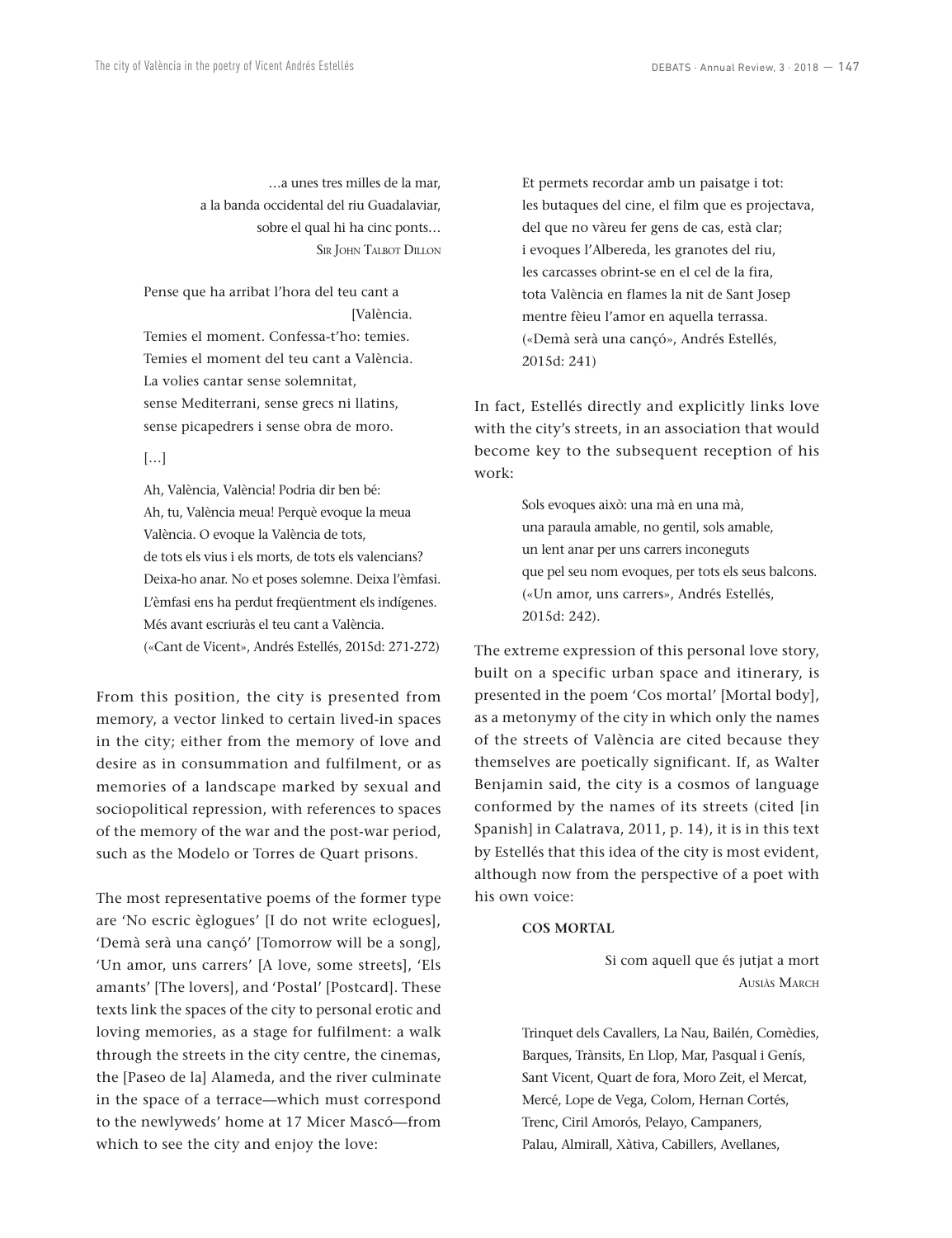Pouet de Sant Vicent, Cavallers, Sant Miquel, Roters, Sant Nicolau, Samaniego, Serrans, Rellotge Vell, Sant Jaume, Juristes, Llibertat, Soledat, Ballesters, Bonaire, Quart de dins, Blanqueries, Llanterna, l'Albereda, Correus, Nules, Montolivet, Gil i Morte, Espartero, Miracle, Cordellats, Misser Mascó, Minyana, el Portal de Valldigna, Porxets, Soguers, Navellos, Querol, Reina Cristina, Mayans i Ciscar, Temple, Ponts de la Trinitat, del Real, de la Mar, d'Aragó, dels Serrans, de Sant Josep, de l'Àngel.

I l'Avenida del Doncel Luis Felipe García Sanchiz. (Andrés Estellés, 2015d: 268)

Among these streets, we highlight Gil y Morte and Micer Mascó. Calle Micer Mascó has already been described as central in Estellés' urban poetry, not only as a space for creation, but also one of love and loss. On the other hand, Gil y Morte street appears in the poem 'Cant de Vicent', also from the *Llibre de meravelles*, and becomes central in the poem 'Balada' [Ballard], from *L'ofici de demà* [Tomorrow's occupation], because it was the place Isabel Lorente lived before marrying Estellés:

> En el carrer de Gil i Morte, segons s'entra a mà esquerra, vaig conèixer l'amor, era una jove esvelta i bruna, li agradaven els melons d'Alger, les llimeres de Marxuquera, el seu pare va morir de pena poc després d'acabar la guerra. Jo recorde el carrer de Gil i Morte. (Andrés Estellés, 1986: 107)

Thus, the streets of 'Cos mortal' are those of a personal love itinerary, which contrasts with the last verse, which references the name by which the Puerto de València avenue was known during the Franco regime, and thus moves away from the poet's *intimate* city and transports us to another set of references and fields of meaning, such as those which form part of the poem 'Crim' [Crime], also from the same book of poems:

Com jo viu clar aquest tan gran oprobi Roís De Corella

La soledat del port aquell vespre d'hivern. En aquell bar mesquí. Tenia els cristalls bruts. La taula, apegalosa. Fumàvem en silenci. Pel Recatí hi havia les restes d'un navili fet pols durant la guerra. Emergien uns ferros. Ningú dels dos pensava, potser, en Baudelaire. El cel gris, el mar brut. I l'escenografia habitual del port. La soledat del port. (Andrés Estellés, 2015d: 257)

Secondly, the poems about the memory of forbidden sex and repression contained in *Llibre de meravelles* are 'Crònica especial' [Special chronicle], 'L'estampeta' [The confidence trick], 'Crim', 'Reportatge' [Report], 'Arbres de pols' [Trees of dust], 'No me'n recorde' [I don't remember], and 'Això' [That]. Interestingly, the titles of this set of poems are ones of denial or ambiguity, and together they document a description of a bitter daily life, written in Estellés' journalistic style but with the freedom of a poet. As stated, the urban space of these poems refers to spaces of desire and its repression, such as the dance halls or the transitional spaces of the railings on the river, places where the spaces of lovers mixes with that of prostitution. The places of post-war social and political repression are also present in this set of poems. In addition to the references to the Modelo or Torres de Quart prisons in the poem 'Això' (Andrés Estellés, 2015d, p. 270), or the improvised prisons used in the city just after the Spanish Civil War, it also refers to other places that, according to Pierre Nora constitute 'places of memory', such as prisoner concentration camps or places where executions took place after summary trials.**<sup>8</sup>** The following poem superimposes

<sup>8</sup> Estellés' book, *Ofici permanent a la memòria de Joan Baptista Pesset, que fou afusellat a Paterna el 24 de maig de 1941*  [Memorial in the name of Joan Baptista Pesset, executed by a firing squad in Paterna on May 24, 1941] (Andrés Estellés, 1979), is included in this area of —literary—recovery of the historical memory of the repression and is linked to specific Valencian spaces, such as the Carraixet riverbed ravine in the l'Horta region of València.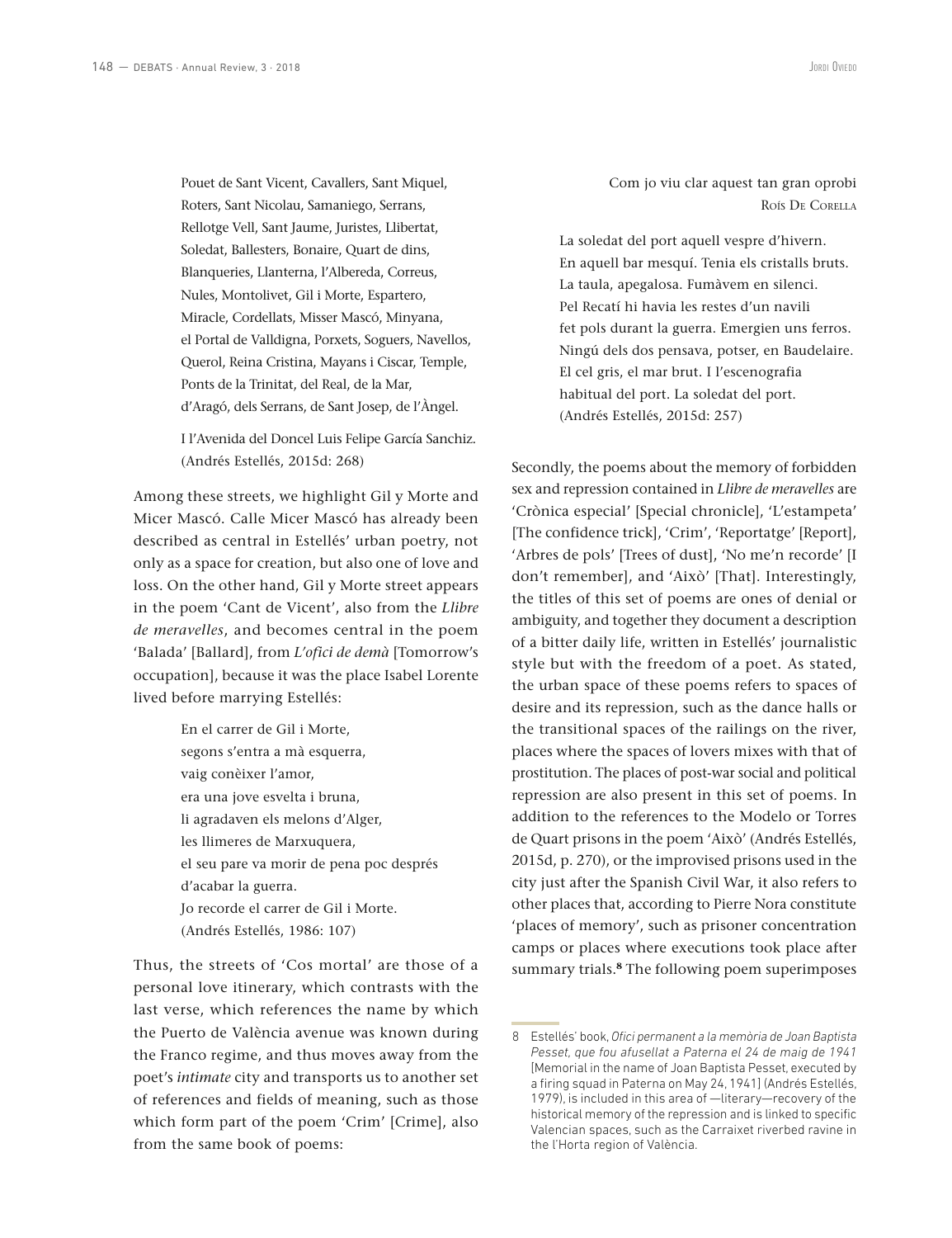these spaces, mixing the music of the official dance with dialogues reporting on the post-war repression and its corresponding spaces:

> El plat de criadilles bullides, un arròs amb dos fulles de ceba, tants d'hòmens presoners. L'han condemnat a mort. Té tres penes de mort. El meu home morí en Porta Coeli. L'altre va morir en el Puig. El meu, en el Saler. Els matins de Paterna i les nits de Paterna (sabeu bé si la torre és àrab o romana?). Sonaven les trompetes al·lucinants del ball

[…]

Es plantava la fira en el Pla del Remei. (Segons Ferrandis Luna era un lloc molt històric.) Bé. Es plantava la fira i sonaven les músiques, les músiques humils, pobres, desvergonyides. I dins del barracó honest del tir al blanc per dos duros podies folgar seguint els clàssics. Podies escollir. Sempre es pot escollir, àdhuc en les més tristes i amargues [circumstàncies:

el barracó de fira o les dures baranes del riu. Entre les fulles seques dels antics arbres, al dematí hi havia preservatius gastats. Celada entre verds trèmuls, hi havia a l'Albereda certa font, secretísima, per als amants més cultes. («Reportatge», Andrés Estellés, 2015d: 259).

Even so, despite the sordid and sad atmosphere of the València city described in most of *Llibre de meravelles*, the book's last verses offer hope—which was typical both of the historical moment Estellés found himself at the end of the 1960s and early 1970s, and of the role of commitment that he and a lot of his of his poetics would end up assuming and promoting. Author of 'Vientos de salmos...' [Winds of psalms…], León Felipe, translated the work of North American poet Walt Whitman—one of Estellés' influences in the creation of the 'País' space in *Mural del País Valencià* [Mural of the Valencian Country]—into Spanish; the following fragment from an epigraph by Felipe proposes psalms, cantos—ultimately, poetry itself—as the constructors of cities.

No hi ha millor arma que el salm: enderroca els murs i els enlaira, desfà les ciutats i les fa, i l'esperança està en el salm. (Andrés Estellés 2015d: 322)

Therefore, it is a poetic statement that reminds us of the epigraph of this article, by Baudelaire, on how the shape of a city can change faster than the heart of a mortal. The Estellesian reference to "*les ciutats*" [the cities], hints that cantos about a city can be extended to other urban spaces, demonstrating that these spaces extend to other cities, especially those in Europe and in Spain itself.

# CONCLUSIONS

Poetry about the city of València by Vicent Andrés Estellés is related to specific experiences and spaces. He transformed his home at 17 Micer Mascó street, into a primary 'literary place' in Estellesian poetics because it is linked to the creation of different poem compendiums and determines his individual view in others. Thus, in a special way, his literary production of the 1950s focuses on urban spaces, in an evolution that begins in *Ciutat a cau d'orella*, develops in a unique way in *La clau que obri tots els panys*, with 'Coral romput' at its centre, and culminates in *Llibre de meravelles*. From memory, it shows the completion of a city poetics that specifically takes shape in the 'Estellesian city' which València becomes. This collection of poems contains a broad paradigm for the treatment of space in Estellés' poetics: the private or domestic sphere, that of interior spaces, serve as starting points for a reflection or achieved desire. Public spaces or streets also present an ambivalence built upon social and erotic repression and the association between the city and literary experiences—in a positive key—and of love and enjoyment.

Estellés' literary relationship with the city of València uses the resources of multiple languages: the city is presented with a cinematic feel, somewhere between creative fiction and a daily 'reality' that floats between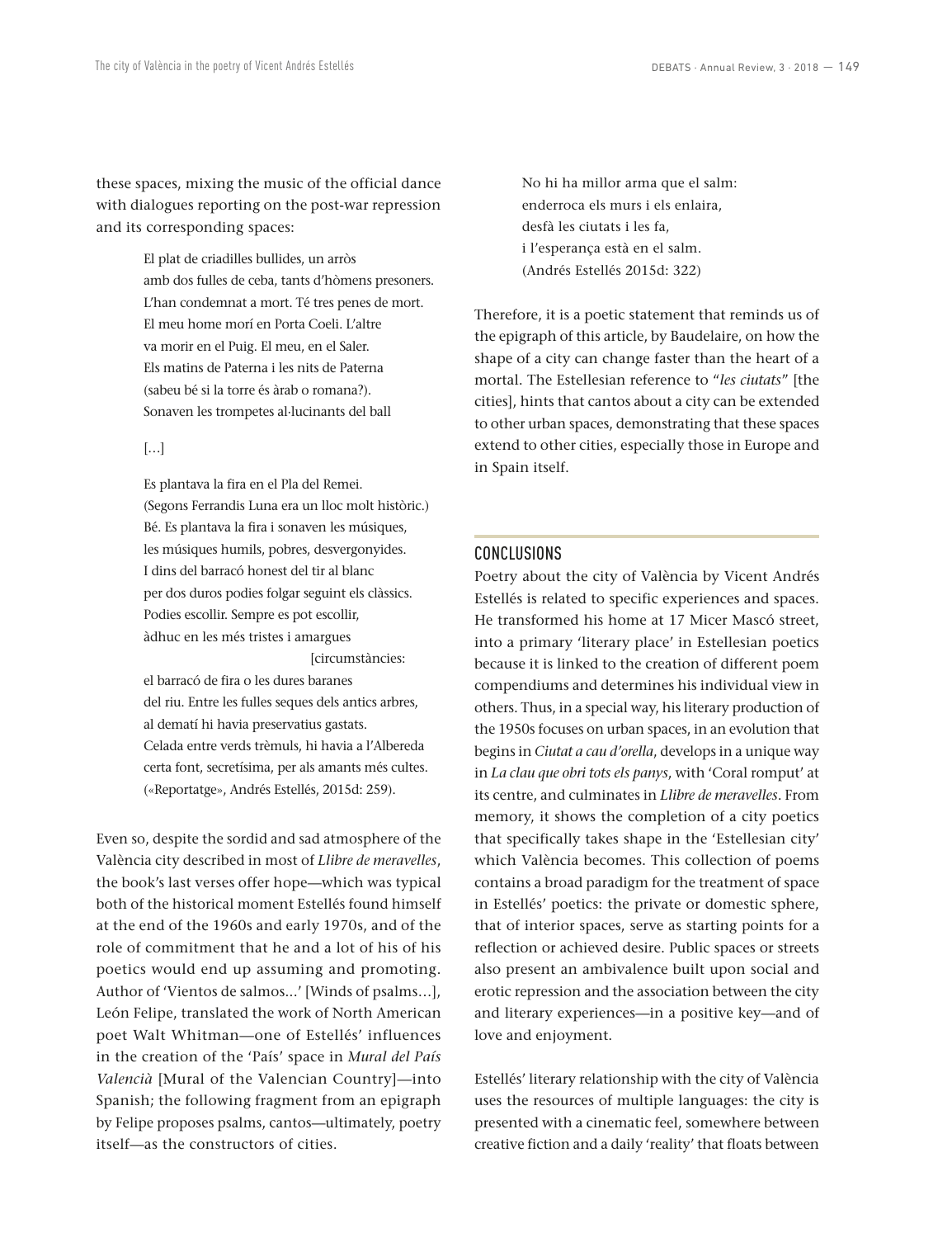the verses as if it were a report or a documentary. His poetry about the city shows his polysystemic poetics, because it becomes a dynamic and heterogeneous system: one of the most outstanding qualities of his work that, from the perspective of Even-Zohar with which we began this article, demonstrates the functionality of this mechanism. Thus, because of the richness of the nuances it presents, Estellés' work becomes an object for open study which focuses on the urban sphere as a characteristic feature of modernity. The spatial tour of València that Estellés takes us on through his literature allows the city that, according to Mira, "*se lee en las páginas de Estellés completamente a la Valencia* in se" [you can clearly read València itself in Estellés' pages]. One more piece that undoubtedly contributes to establishing the identity of the city and to give it strength as a space of fiction (Mira, 2018, p. 42).

[València] city is the scene of a personal poetic chronicle, marked both by its own post-war period and that which affected Europe, giving way to spaces of contrast between desire and reality: the lights of the films and the centre of the city hide the shadows of the bodies in the river-edge scenarios, or in other spaces. Finally, in Estellesian literature, the city of València is at the centre of the region to which it gives its name, where the main conflict about the creation of a new national identity would later develop. If "*la poesía, como la ciudad, es el producto refinado de una historia que la ha hecho como es*" [poetry, like the city, is the refined product of a history that has made it the way it is] (Salvador, 2000, p. 133), Estellés' poetics about València contributed to its literary construction with a clear and recognisable voice that is intimately related to streets that now have both a personal and collective vision of [its inhabitants].

### BIBLIOGRAPHIC REFERENCES

Aliaga, X. (2009). La ciudad que amaba los cines. *Lars. Cultura y ciudad*, *1*7, 71-75.

- Andrés Estellés, V. (1979). *Ofici permanent a la memòria de Joan Baptista Pesset, que fou afusellat a Paterna el 24 de maig de 1941*. València: Tres i Quatre.
- Andrés Estellés, V. (1986). *Obra completa 9. La lluna de colors*. València: Tres i Quatre.
- Andrés Estellés, V. (2014a). Ciutat a cau d'orella. In *Obra completa revisada i* (p. 65-112). València: Edicions Tres i Quatre.
- Andrés Estellés, V. (2014b). La nit. In *Obra completa revisada i* (p. 163-222). València: Edicions Tres i Quatre.
- Andrés Estellés, V. (2014c). Testimoni d'Horaci. In *Obra completa revisada i* (p. 261-290). València: Edicions Tres i Quatre.
- Andrés Estellés, V. (2014d). La clau que obri tots els panys. In *Obra completa revisada i* (p. 299-426). València: Edicions Tres i Quatre.
- Andrés Estellés, V. (2015a). El primer llibre de les èglogues. In *Obra completa revisada ii* (p. 79-114). València: Edicions Tres i Quatre.
- Andrés Estellés, V. (2015b). L'inventari clement. In Obra completa revisada *n* (p. 115-160). València: Edicions Tres i Quatre.
- Andrés Estellés, V. (2015c). L'inventari clement de Gandia. In *Obra completa revisada ii* (p. 161-200). València: Edicions Tres i Quatre.
- Andrés Estellés, V. (2015d). Llibre de meravelles. In *Obra completa revisada ii* (p. 221-322) València: Edicions Tres i Quatre.

Andrés Estellés, V. (2016). *Obra completa revisada iii*. València: Edicions Tres i Quatre.

Baudelaire, Ch. (1957). *Les fleurs du mal*. Paris: Auguste Poulet-Malassis.

- Bou, E. (2017). *Irradiaciones. Estudios de literatura y cine*. Barcelona: Calambur.
- Calatrava, J. (2011). Fragmentos de ciudad. El París caleisdocópico de Walter Benjamin. *Iluminaciones*. *Revista de arquitectura y pensamiento*, *4*, 11-32.

Andrés Estellés, V. (2018). Quadern de 1962. *Obra completa revisada <sup>v</sup>* (p. 71-85). València: Edicions Tres i Quatre.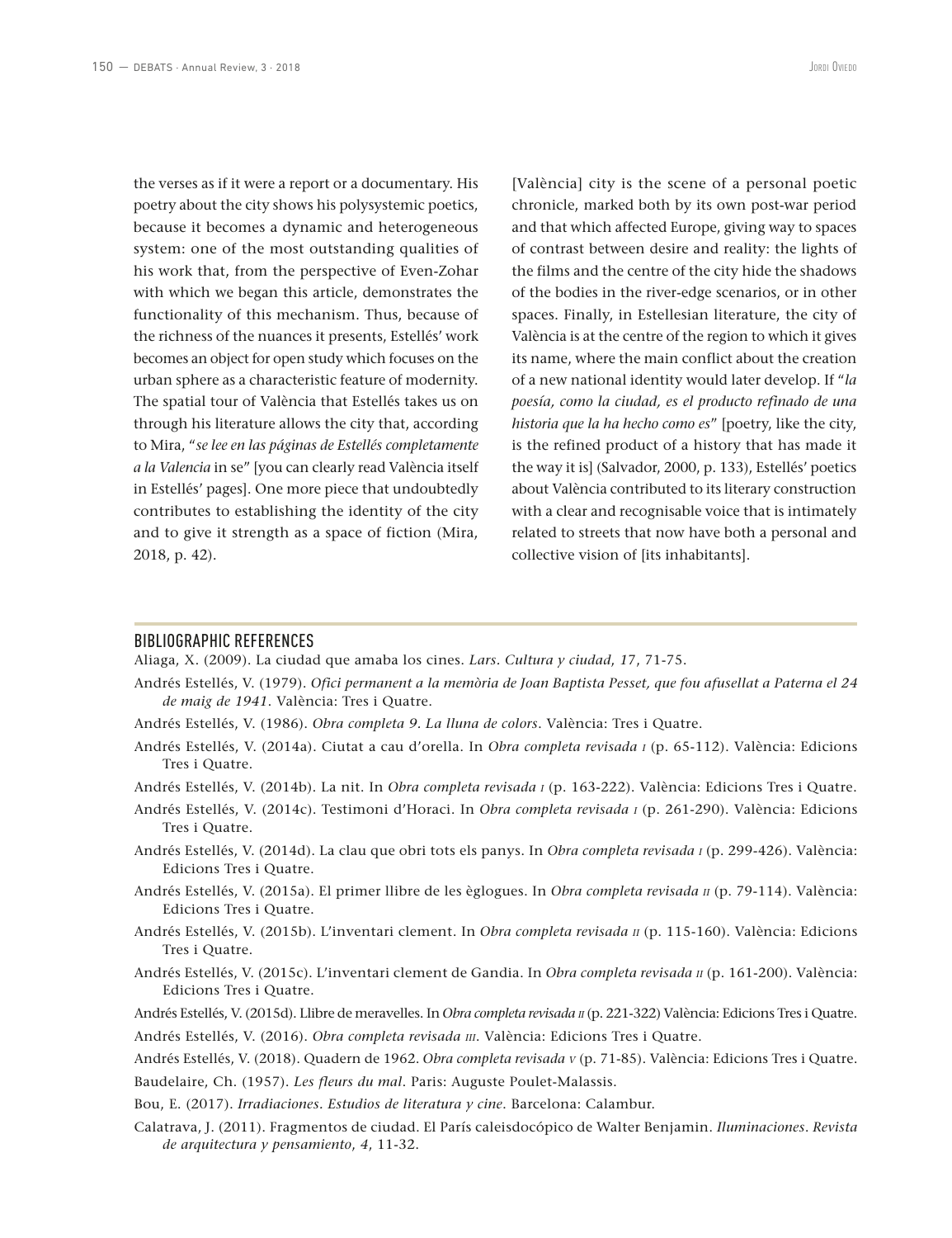Cañas, D. (1994). *El poeta y la ciudad. Nueva York y los escritores hispanos*. Madrid: Cátedra.

- Carbó, F. (2009). *Com un vers mai no escrit. La poesia de Vicent Andrés Estellés en els anys cinquanta*. València/ Barcelona: Institut Interuniversitari de Filologia Valenciana / Publicacions de l'Abadia de Montserrat.
- Carbó, F. (2014). La poesia de Vicent Andrés Estellés entre el 1952 i el 1958: de les homilies a les tenebres. In V. Andrés Estellés, *Obra completa revisada i* (p. 11-63). València: Edicions Tres i Quatre.
- Carbó, F. (2016). *Paraules invictes. Cinc estudis de poesia catalana del segle xx*. València: Publicacions de la Universitat de València.
- Carbó F. (2018). *Els versos dels calaixos. Sobre* Llibre de meravelles *de Vicent Andrés Estellés*. València: Publicacions de la Universitat de València.
- Casanova, E. (2003). Vicent Andrés Estellés: versaire i comunicador. In V. Mansanet (ed.), *Vicent Andrés Estellés. Obra periodística* (p. 35-53). València: Denes.
- Cortés, S. (2002). *Manuel Sanchis Guarner (1911-1981). Una vida per al diàleg*. València/Barcelona: Institut Interuniversitari de Filologia Valenciana / Publicacions de l'Abadia de Montserrat.
- Escrivà, M. J., and Sif, P. (2003). *Ai, València! Poemes (1017-2002)*. Carcaixent: Edicions 96.
- Even-Zohar, I. (1990). Polysystem Studies. *Poetics Today, 11*(1), 1-268.
- Even-Zohar, I. (1999). Factores y dependencias en la Cultura. Una Revisión de la Teoría de los Polisistemas. In M. Iglesias (comp.) *Teoría de los Polisistemas* (p. 23-52). Madrid: Arco.
- Fanés, F. (1981). *Cifesa, la antorcha de los éxitos*. València: Institució Alfons el Magnànim.
- Fuster, J. (1954). *Ciutat a cau d'orella*, per V. A. Estellés. *Pont blau*, *19*, 162-164.
- Lotman, I. (2004). Símbolos de Petersburgo y problemas de semiótica urbana. *Entretextos: Revista Electrónica Semestral de Estudios Semióticos de la Cultura, 4*.
- Mansanet, V. (2003). *Vicent Andrés Estellés. Obra periodística*. València: Denes.
- Meseguer, Ll. (2013). Poesia i territori. In V. Salvador, and M. P. Saldanya (eds.), *L'obra literària de Vicent Andrés Estellés. Gèneres, tradicions poètiques i estil* (p. 615-652). València: Acadèmia Valenciana de la Llengua.
- Mira, I. (2015). La casa com a espai simbòlic en tres poemaris de Vicent Andrés Estellés. In *Actes del XVIIè Col·loqui de l'AILLC (València, 2015)* (p. 379-390). DOI: 10.2436/15.8090.01.29
- Mira, I. (2018). El gir espacial en els estudis literaris catalans: una aplicació a Vicent Andrés Estellés. In E. Cutillas (coord.), *Convergencia y transversalidad en humanidades Actas de las VII Jornadas de Investigación de la Facultad de Filosofía y Letras de la Universidad de Alicante (Alicante, 6 y 7 de abril de 2017)* (p. 37-42). Alicante: Facultad de Filosofía y Letras de la Universidad de Alicante.
- Mira, J. F. (2011). Territori, llengua, literatura, identitat. In *Literatura, territori i identitat. La gestió del patrimoni literari a debat* (p. 75-86). Girona: Curbet Edicions.
- Oviedo, J. (2011). "Us diré els noms que duien el canelobre encés…" Els noms propis en els documents dels anys 50 i 60 a l'arxiu Vicent Andrés Estellés. *Reduccions. Revista de poesia*, *98/99*, 264-273.
- Oviedo, J. (2018). Els primers anys setanta en l'obra estellesiana: reescriptura, edició i maduresa literària. In V. Andrés Estellés, *Obra completa revisada v* (p. 7-60). València: Edicions Tres i Quatre.
- Piquer, A. (2004). Mirar amb els ulls del cronista. El periodisme de Vicent Andrés Estellés. In F. Carbó, E. Balaguer, and Ll. Meseguer (eds.), *Vicent Andrés Estellés* (p. 249-273). Alicante: Institut Interuniversitari de Filologia Valenciana.
- Piquer, A. (2008). Els noms en la poesia valenciana. In E. Casanova, and Ll. Valero (eds.), *Col·loqui de la Societat d'Onomàstica d'Algemesí* (p. 415-426). València: Denes.
- Piquer, A. (2010). L'altra cultura estellesiana. In V. Salvador, A. Piquer, and D. P. Grau (eds.), *Opera estellesiana. Per a una edició crítica de Vicent Andrés Estellés* (p. 45-56). Alicante: Institut Interuniversitari de Filologia Valenciana.
- Salvador, V. (2000). *Poesia, ciutat oberta. Incursions en el discurs poètic contemporani*. València: Tàndem.
- Sena, R. (2013). *Els espectacles públics de la ciutat de València. La cartellera del segle xvi al xxi*. València: Carena.
- Simbor, V. (2005). *El realisme compromès en la narrativa catalana de postguerra*. València/Barcelona: Institut Interuniversitari de Filologia Valenciana / Publicacions de l'Abadia de Montserrat.